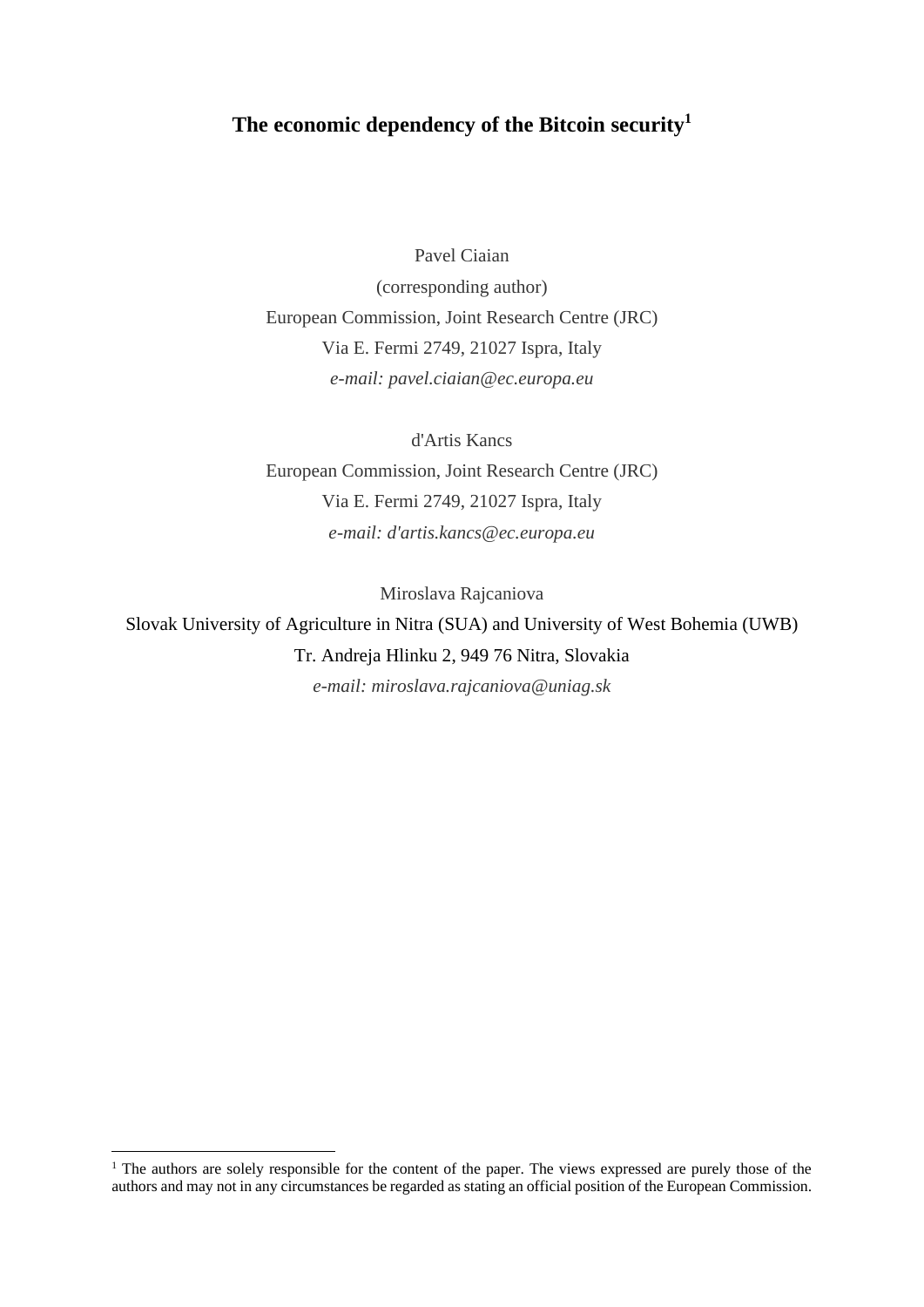# **The economic dependency of the Bitcoin security**

# **Abstract:**

We study to what extent the Bitcoin blockchain security permanently depends on the underlying distribution of cryptocurrency market outcomes. We use daily blockchain and Bitcoin data for 2014-2019 and employ the ARDL approach. We test three equilibrium hypotheses: (i) sensitivity of the Bitcoin blockchain to mining reward; (ii) security outcomes of the Bitcoin blockchain and the proof-of-work cost; and (iii) the speed of adjustment of the Bitcoin blockchain security to deviations from the equilibrium path. Our results suggest that the Bitcoin price and mining rewards are intrinsically linked to Bitcoin security outcomes. The Bitcoin blockchain security's dependency on mining costs is geographically differenced – it is more significant for the global mining leader China than for other world regions. After input or output price shocks, the Bitcoin blockchain security reverts to its equilibrium security level.

**Keywords:** Bitcoin, blockchain, proof-of-work, ARDL, institutional governance technology **JEL classification:** D82, G12, G15, G29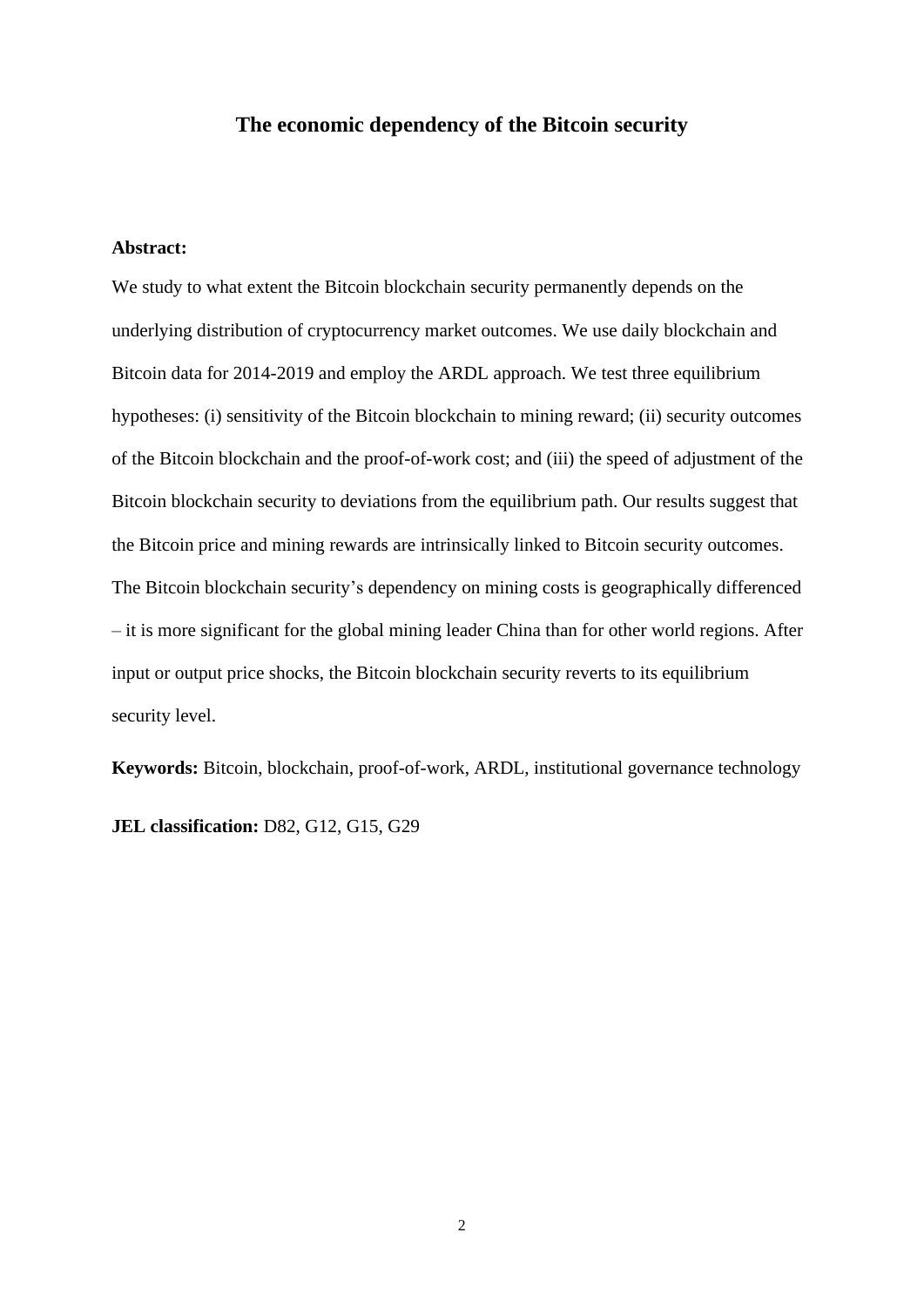### **Introduction**

The Bitcoin blockchain is a distributed alternative to centralized transaction-recording and record-keeping systems by enabling trustworthy interactions, recording transactions among non-trusting parties and storing records. The underlying ledger that creates and stores records of transactions is a digital chain of blocks, where information is recorded sequentially in data structures known as 'blocks' stored into a public database ('chain'). Being distributed, blockchain is run by a [peer-to-peer](https://en.wikipedia.org/wiki/Peer-to-peer) network of nodes (computers) who collectively adhere to an agreed distributed validation algorithm [\(protocol\)](https://en.wikipedia.org/wiki/Protocol_(communication)) to ensure the validity of transactions. Given that a distributed network of anonymous record-keeping peers (miners) with free entry and exit is inherently 'trustless', it requires some trust-enhancing mechanism. The trust problem among non-trusting parties is solved by requiring miners to pay a cost (in form of computing power for blockchain) to record transaction information and requiring that future record-keepers (miners) validate those reports. Under a well-functioning institutional governance technology, blockchain is immutable, meaning that once data have been recorded on the blockchain, they cannot be altered anymore. 2

Ensuring a transaction correctness and security, enforcing property rights and contracts are preconditions for a functioning of markets. In traditional centralized institutional governance systems, typically, state or other centralized intermediary guarantees the transfers of ownership ensures transfers of possession and guarantees the security of property rights and contract enforcement. The correctness and security is incentivized via monopoly rents. A comparative advantage of distributed institutional governance systems such as blockchain is the ability to achieve and enforce a uniform view (agreement) among non-trusting parties with divergent interests and incentives on the state of transactions in a cost-efficient and

<sup>2</sup> For more conceptual discussion see Appendix A1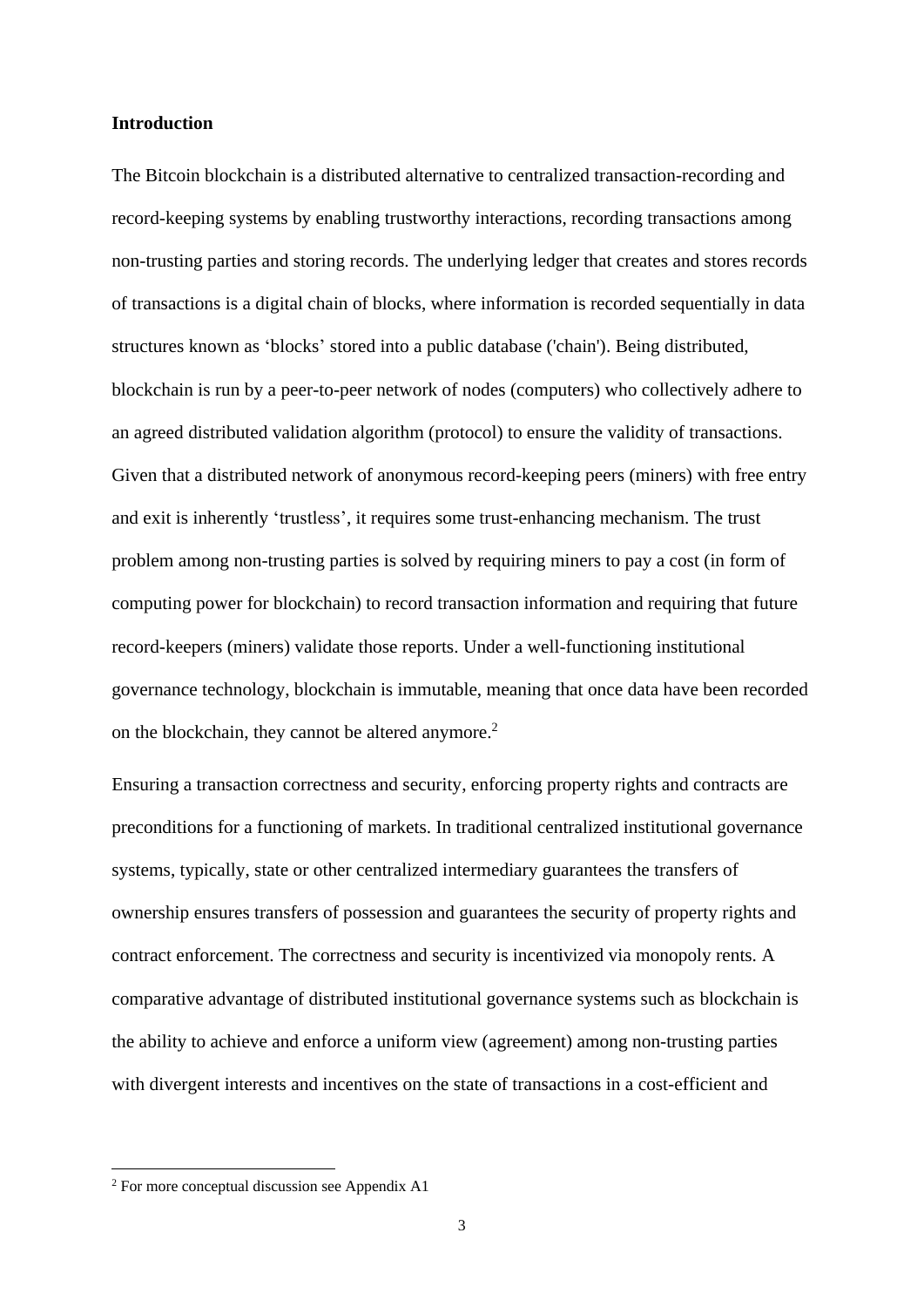consensus-effective way. Blockchain security algorithms make it possible for distributed record-keepers to confirm that the network rules are being followed, i.e. all other recordkeepers ignore any chain containing a block that does not conform to the network rules. The correctness and security is incentivized via physical resource costs – the proof-of-work (PoW) makes it costly to extend invalid chains of blocks (Davidson, De Filippi and Potts 2016; Cong and He 2018; Derks et al. 2018). 3

In the same time, ensuring a transaction correctness and security may be more challenging for distributed digital ledgers than for traditional centralized ledgers (Abadi and Brunnermeier 2018). <sup>4</sup> First, because digital goods have two characteristics – non-rivalry and nonexcludability – which compared to traditional private goods do not prevent a double spending. Second, the security budget of distributed ledgers is endogenous and fluctuates over time (in a fiat currency nomination), implying that the underlying institutional governance technology may become vulnerable to attacks in a low-price and low-securitybudget equilibrium. Hence, ensuring the transaction correctness and security may become an issue particularly in periods of low security budget. Indeed, a number of cryptocurrencyblockchains with a relatively small security budget of preventing attacks have experienced successful majority (hash rate)<sup>5</sup> attacks in recent years, e.g. Bitcoin Gold, Ethereum Classic.<sup>6</sup>

<sup>&</sup>lt;sup>3</sup> There are two prominent designs for validation mechanism – proof-of-work (PoW) and proof-of stake (PoS) – with each having different incentive scheme in achieving consensus. In this paper we focus on the PoW linked to Bitcoin which is the largest and most popular cryptocurrency.

<sup>&</sup>lt;sup>4</sup> In the context of creating and maintaining distributed ledgers of information, a strong security implies immutable records of transactions, including ownership rights and smart contracts.

<sup>&</sup>lt;sup>5</sup> The hash rate measures the speed at which a given mining machine operates. Usually, the hash rate is expressed in hashes per second (h/s). For example, a mining machine operating at a speed of 100 hashes per second makes 100 guesses per second. Thus, the hash rate measures how much computer power a cryptocurrency network is deploying to continuously solve the computational problem and generate/record blocks. For example, currently the Bitcoin hash rate is around 110 million Tera per second where 1 Tera/s is equal to one trillion hashes per second.

<sup>6</sup> For example, Bitcoin Gold, a hard fork of Bitcoin, experienced a sequence of double-spending attacks in May 2018. Its price measured in USD at the end of that month was 40% lower. Ethereum Classic also experienced a double-spend attack and several deep block reorganizations, following a 50% decline in its price and hash rate in January 2019.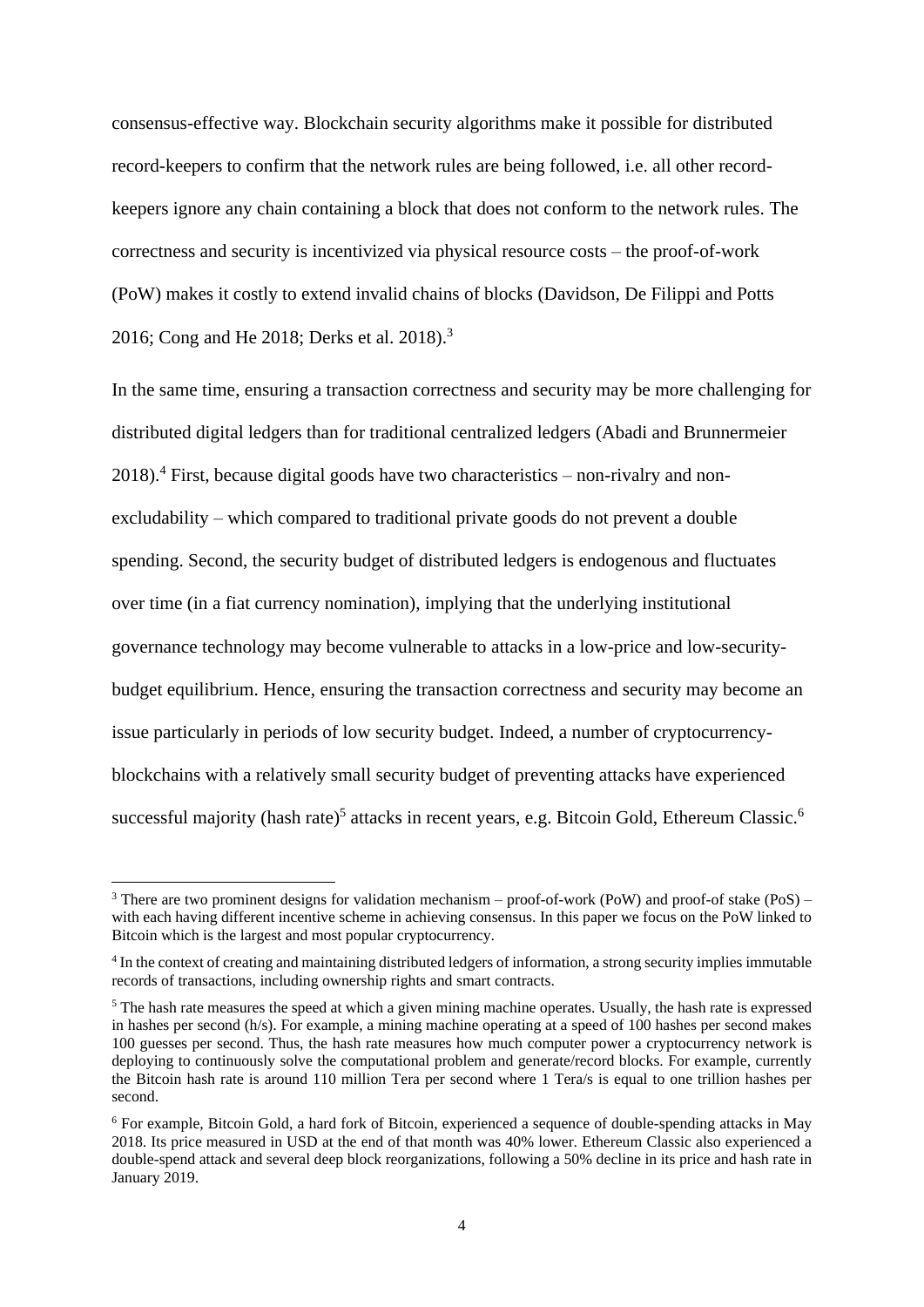Our study contributes to the literature that has studied PoW blockchain security concerns from a crypto-coin user perspective (see Lee 2019, for a survey). It has been found that crypto-coin users value security and internalize and price the risk of a blockchain attack that could compromise the ability to exchange crypto-coins for goods. Blockchain users who engage in on-chain transactions value security measured by the amount of computational power committed to the blockchain; ceteris paribus they prefer more computing power being committed to the ledger. However, there is little empirical evidence available in this literature about the economic dependency of the blockchain security (see Abadi and Brunnermeier 2018; Iyidogan 2020; Pagnotta 2020, for theoretical analyses). Moreover, there is confusion in this literature that the blockchain security would be an embedded property of the underlying institutional governance's technology.

To close this research gap, the present study investigates the economic dependency of the Bitcoin blockchain security. To what extent the digital ledger's record-keeping security budgets (measured by mining rewards in a fiat currency nomination) of Bitcoin is correlated with the cryptocurrency market outcomes? We estimate empirically the extent to which this relationship is contingent upon economic incentives by using daily Bitcoin data for 2014- 2019 and employ an autoregressive distributed lag approach that allows treating all the relevant moments of the blockchain series as potentially endogenous.

The paper is organized as follows. The next section presents the testable hypothesis. The third section presents econometric approach followed by data description. The fifth section presents the estimation results, while the finial section concludes.

# **Conceptual Framework: Testable hypotheses**

The Bitcoin blockchain mining consists of record-keepers (called miners) of a distributed network competing for the right to record information about new transactions (in intervals of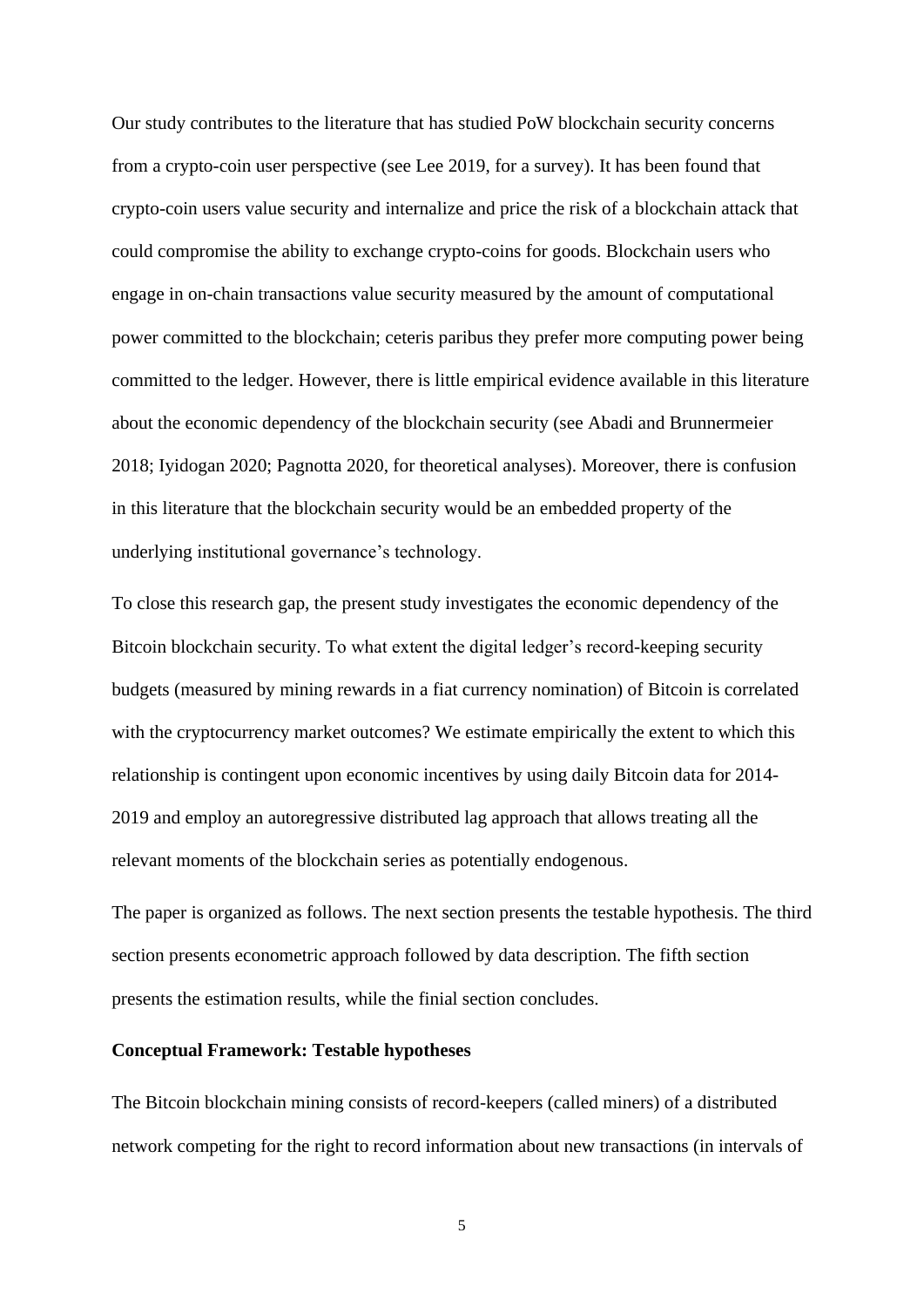around ten minutes) to the digital ledger. Miners have to solve a computationally challenging problem in order to record information and validate others' reports. Solving the computational problem (puzzle) is energy intensive and costly. First, miners have to invest in a computer power, causing fixed costs. Mining involves also variable costs, such as energy (and time) for the computationally-intense mining process, and a building rent for the location of the mining equipment. On the revenue side, mining incentives are ensured via rewards for a correct and secure record keeping. The reward for every block is allocated to the miner that first solves the computational problem (hash function), by using guess and check algorithms based on the new and previous blocks of transactions.<sup>7</sup>

The probability of a miner winning the block's mining contest (i.e. the right to record a new block on the ledger and collect the mining reward) depends on a miner's computer power devoted for each block relative to the computer power of other miners. Following the mining models of Thum (2018), Budish (2018) and Ciaian et al. (2021), the total equilibrium computer power devoted to Bitcoin mining can be expressed as:<sup>8</sup>

<span id="page-5-0"></span>(1) 
$$
n_t m_t = \left(\frac{1}{n_t}\right)^{\frac{1+\gamma}{1-\gamma}} \left[\gamma(n_t-1) \frac{E(p_t)R_t}{c_t + (\rho + \delta)q_t}\right]^{\frac{1}{1-\gamma}}
$$

where  $m_t$  *is* computer power per miner (e.g. expressed by the number of computer operations),  $n_t$  is the total number of miners,  $n_t m_t$  is the total computer power devoted to the Bitcoin mining,  $E(p_t)$  is the expected Bitcoin price,  $R_t$  is mining reward (Bitcoin quantity),  $c_t$ is variable costs per computer operation (e.g. energy cost),  $\delta$  is depreciation rate,  $\rho$  is a discount rate for time preference,  $\gamma$  is a transformation parameter (with  $0 < \gamma \le 0$ ) determining the odds of winning a block between big and small miners, and  $q_t$  is purchase price of one unit of a computer equipment of a given efficiency,  $\varepsilon$ .

<sup>7</sup> For more conceptual discussion see Appendix A1.

<sup>8</sup> For derivations in Appendix A2.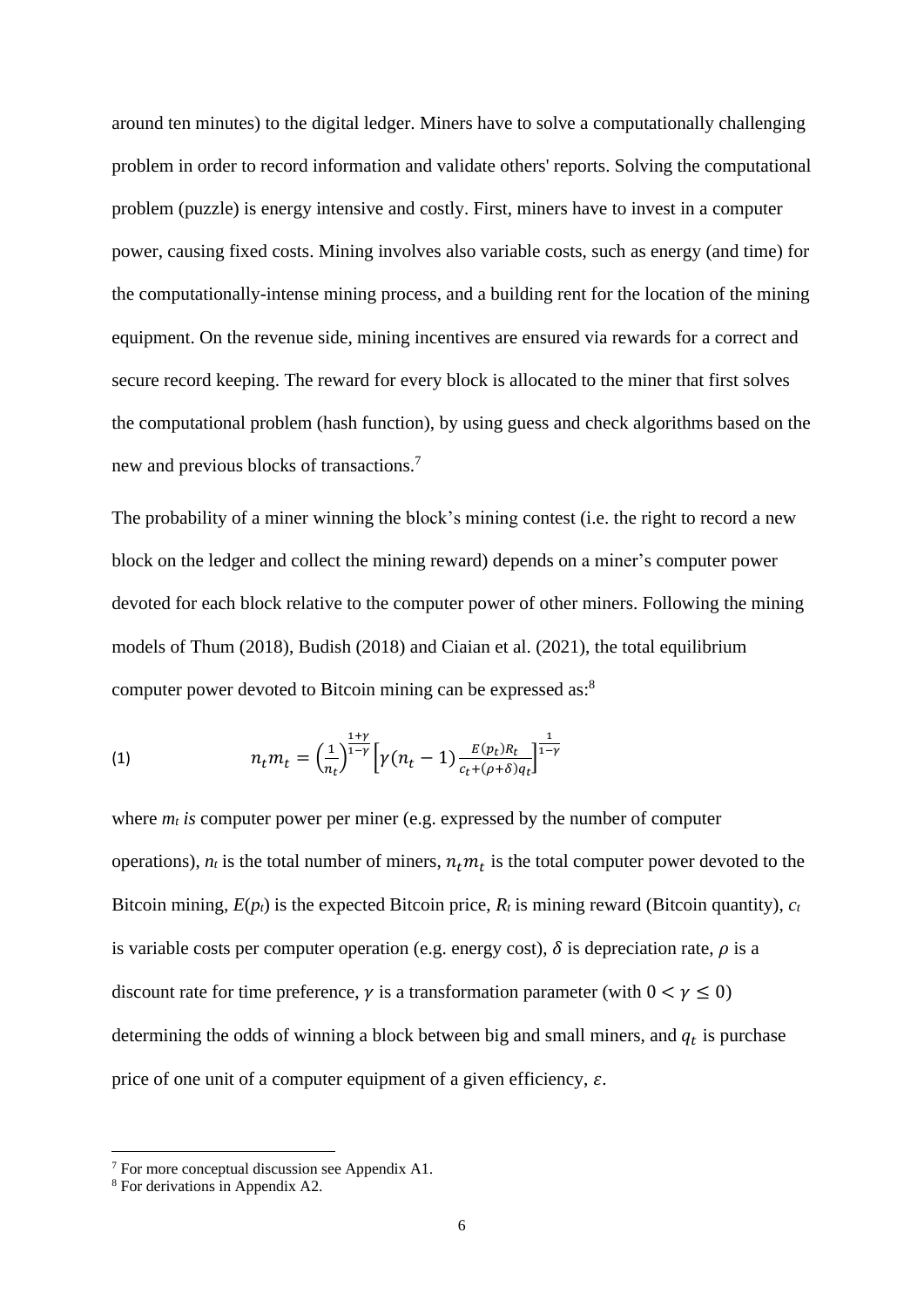Equation [\(1\)](#page-5-0) implies that the total computer power devoted to the Bitcoin mining increases in the relative gain from mining,  $E(p_t)R_t/(c_t + (\rho + \delta)q)$  and that it fluctuates with the Bitcoin price. Ceteris paribus, higher nominal reward or higher Bitcoin price (costs of mining) induces miners to invest in more (less) computing resources. The opposite is true when agents anticipate the value of Bitcoins to be low, miners have lower incentive to invest in computational resources, the competition and network hash rate decline and the security of the network decreases. Equation [\(1\)](#page-5-0) implies that miners have incentives to revert to the equilibrium level of computer power as a response to Bitcoin price changes because otherwise miners would experience losses. Further, the total computer power increases at a decreasing rate in the level (intensity) of miners' competition,  $(n_t - 1)/n_t^2$ .

Equation [\(1\)](#page-5-0) defines the equilibrium behavior of honest miners by pinning down how much computer power they would allocate to mining for a given value of reward and competition from other miners. The total computer power devoted to the blockchain mining,  $n_t m_t$ , determines the security equilibrium of blockchain. The more challenging is the computational mining puzzle to solve, the safer and more stable is the blockchain's institutional governance technology because it becomes more costly for a potentially dishonest miner to conduct an attack.

A successful attack may adversely affect the perception of Bitcoin by its users reducing the trust and hence valuation of cryptocurrency. If the reduction of the trust is sufficiently large, it may cause a collapse in the economic value (price) of Bitcoin. As equation [\(1\)](#page-5-0) implies, the amount of computer power for mining and hence the hash rate of the network would reduce, which might eventually lead to a collapse of Bitcoin blockchain. Thus, the security of Bitcoin blockchain is dependent on the size of mining reward received by miners which also determines the total computer power determined in equation [\(1\).](#page-5-0)

Following these analyses, we can derive three testable hypotheses: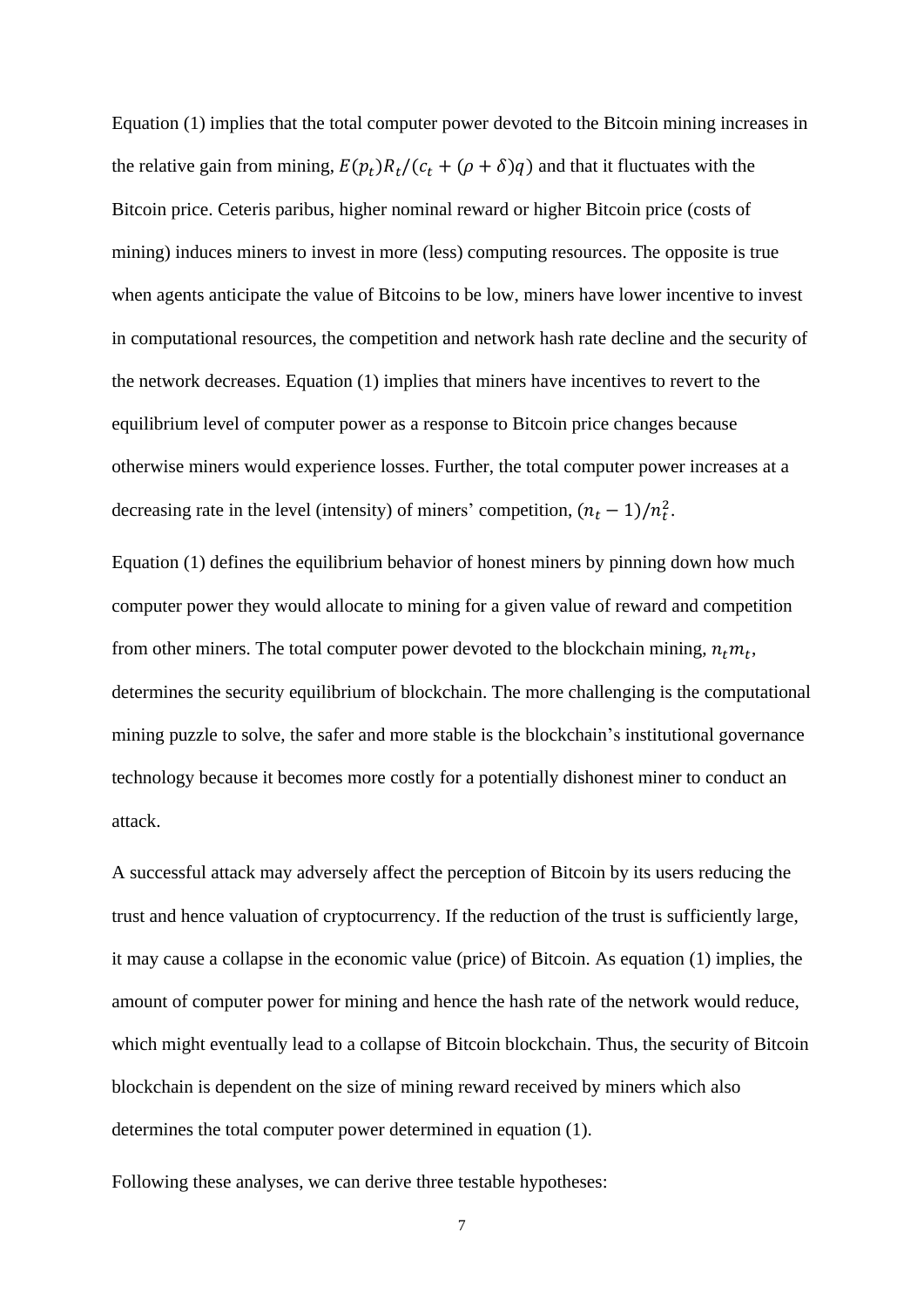• Hypothesis 1: Security outcomes of the Bitcoin blockchain. If agents anticipate the value of Bitcoin to be low, miners have little incentive to invest in computational resources, and the security of the network is low. The opposite is true when agents anticipate the value of Bitcoin to be high.

*Ceteris paribus, the blockchain security is sensitive (elastic) to the mining reward.*

- Hypothesis 2: The physical resource cost to write on the Bitcoin blockchain is intrinsically linked to the cost of preventing attacks; the security of blockchain is structurally linked to the ledger's security budget and mining costs. *Ceteris paribus, the blockchain security is sensitive (elastic) to mining costs.*
- Hypothesis 3: *Ceteris paribus, the Bitcoin blockchain security adjusts quickly to deviations from the equilibrium.*

#### **Estimation strategy**

Equation [\(1\)](#page-5-0) implies that the security (measured by the allocated computer capacity) of the Bitcoin blockchain depends on mining rewards, the intensity of miners' competition, mining costs, discount rate and the computer equipment cost-efficiency. Applying a logarithmic transformation to equation [\(1\),](#page-5-0) yields the following equilibrium relationship:

<span id="page-7-0"></span>
$$
(2) \t y_t = b_0 + \beta x_t + u_t
$$

where *y* represents the dependent variable – the Bitcoin blockchain security (computer capacity devoted to mining),  $\beta$  is a vector of coefficients to be estimated, *x* is a vector of explanatory covariates – mining rewards,  $p_t R_t$ , the number of miners,  $n_t$ , the intensity of miners' competition,  $(n_t - 1)/n_t^2$ , the cost of mining (including the discount rate),  $c_t$  +  $(\rho + \delta)q_t$  and the commuter equipment efficiency,  $\varepsilon_t$ , and  $u_t$  is an error term.

Equation [\(2\)](#page-7-0) implies that the coefficients associated with the mining reward and the intensity of miners' competition are expected to be positive (*number of miners* and *mining reward*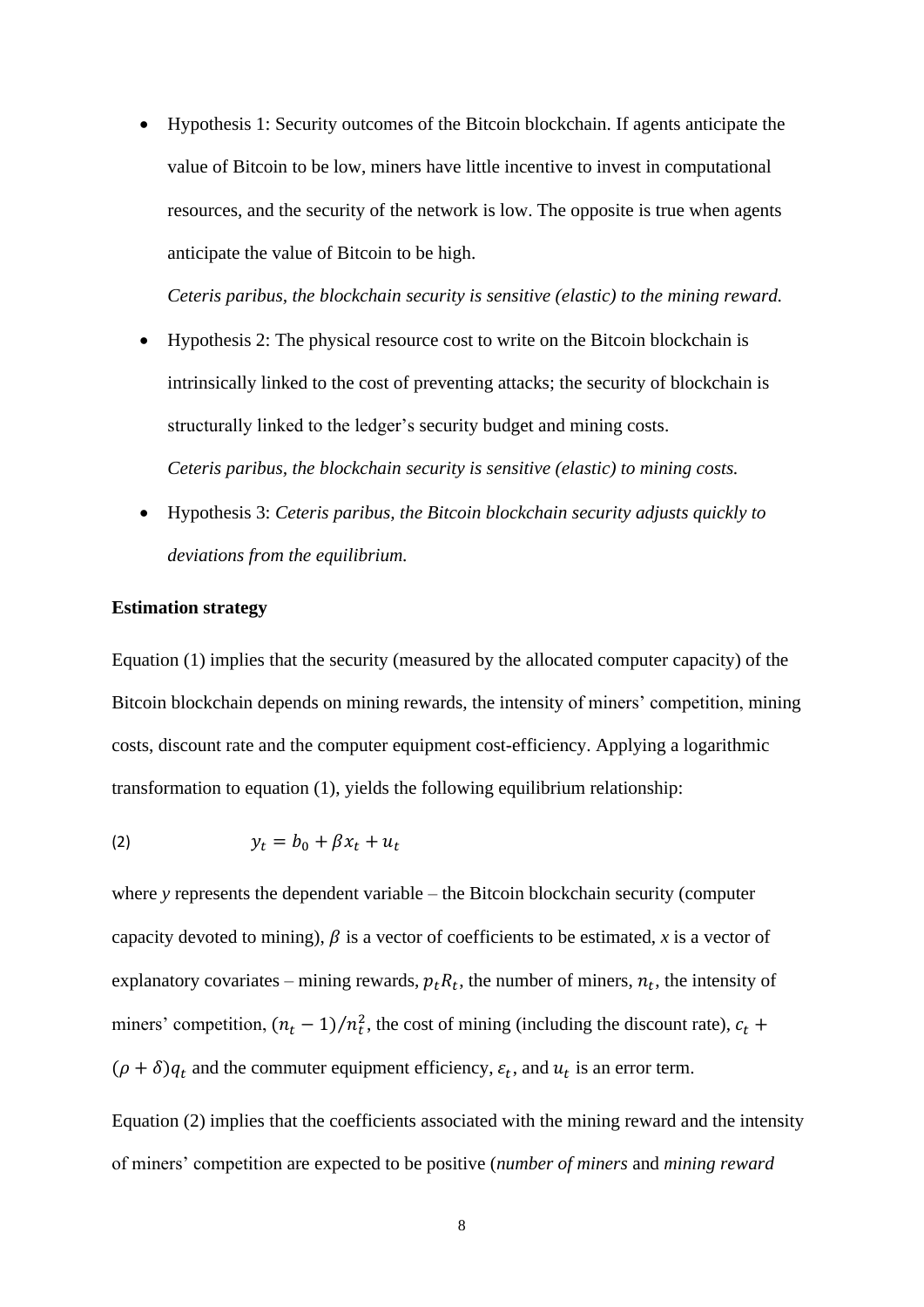*effects* in Figure 1). In contrast, the coefficient linked to the cost of mining (energy costs and discount rate) is expected to be negative (*mining cost effect* in Figure 1). The computer equipment cost-efficiency coefficient is expected to have a positive relationship with the computer power, because everything else constant, higher computing efficiency implies that less energy is needed to achieve a certain computing hash rate.

Our primary interest is the coefficient associated with the mining reward and the cost of mining: the former measures the elasticity of the Bitcoin blockchain security (mining network hash rate) with respect to the mining reward (Hypothesis 1), whereas the later with the mining costs (Hypothesis 2). They reflect the level of dependency of the security of the Bitcoin blockchain with respect to Bitcoin market outcomes.

# *Estimation issues*

The estimation of the economic dependency of the blockchain security described by equation [\(2\)](#page-7-0) is subject to several econometric issues. Our first concern is the endogeneity problem. The endogeneity issue is particularly relevant for our data series, as the security outcomes of the Bitcoin blockchain and the mining reward may be determined simultaneously. For example, if agents anticipate the value of Bitcoin to be low, miners have little incentive to invest in computational resources, and the security of the blockchain would be low. In that case, crypto-coin users may not wish to accumulate large real balances, and the resulting market valuation for Bitcoin would be low. The opposite would be true when agents anticipate the value of Bitcoin to be high.

In order to address this endogeneity concern, we employ the Autoregressive Distributed Lag (ARDL) methodology that is being increasingly used for studying financial markets (e.g. Stoian and Iorgulescu 2020). We employ the ARDL bounds testing approach developed by Pesaran et al. (2001) to estimate the blockchain security equilibrium relationship [\(2\)](#page-7-0) as it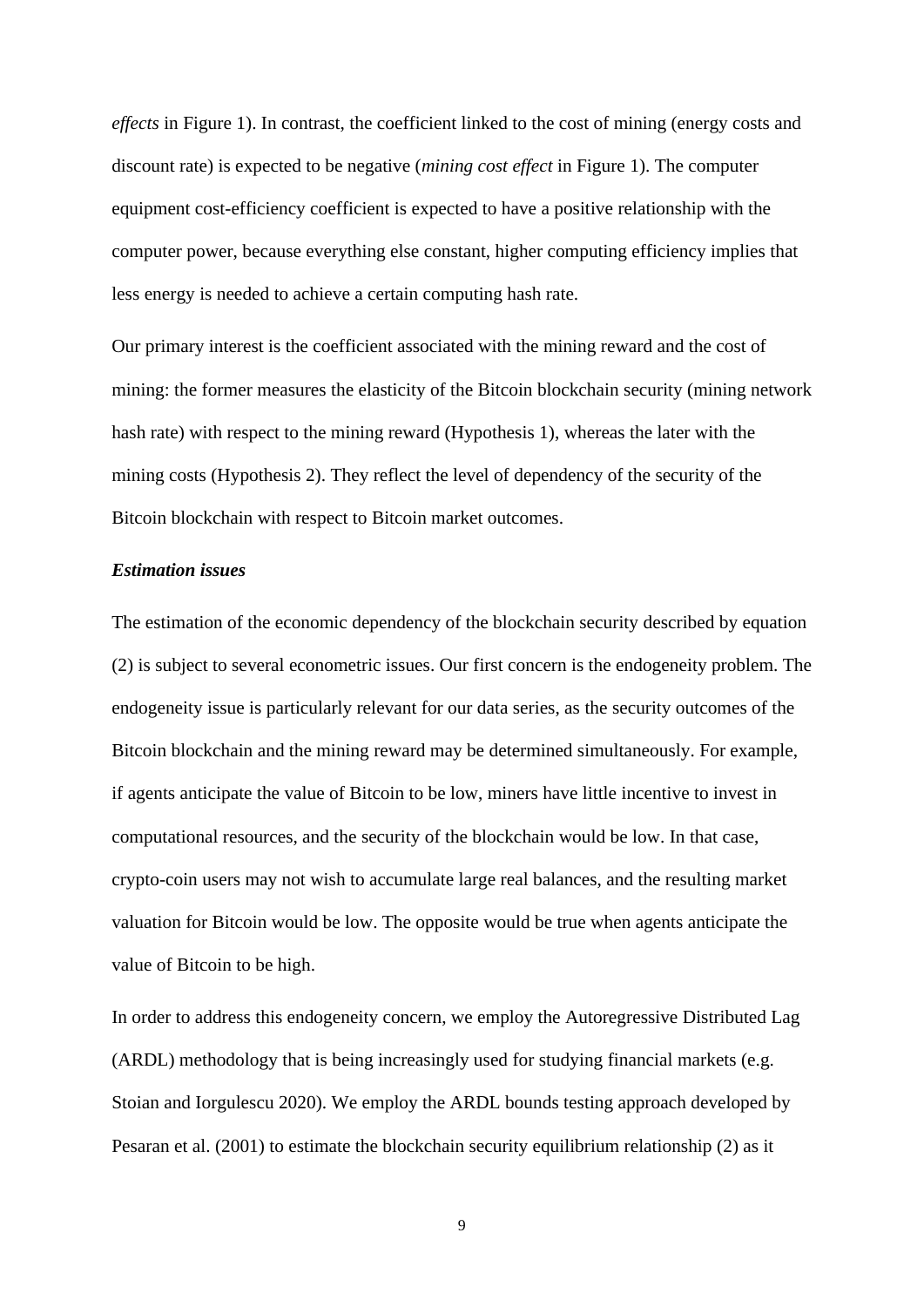enables to model the long- and short-run relationships simultaneously and has several advantages over the standard cointegration methods. A key advantage for our analysis is that the ARDL approach allows treating all the relevant moments of blockchain series as potentially endogenous.<sup>9</sup>

In the context of cryptocurrencies, another important advantage of the ARDL approach is that it permits different numbers of lags for each data series. Contrary to other comparable cointegration methods, the ARDL methodology does not require testing for the order of integration; it can be applied irrespective of whether the regressors are purely  $I(0)$ , purely  $I(1)$ or mutually cointegrated variables (Pesaran et al., 2001). However, Ouattara (2004) argues that if I(2) variables are present in the data, the computed *F* statistics of Pesaran et al. (2001) become invalid. To make sure that none of the variables is integrated of order I(2) or beyond, we test the stationarity of series and their first differences using the augmented Dickey–Fuller (ADF) test, the Dickey–Fuller GLS test (DF-GLS) and Phillips–Perron (PP) test. The appropriate number of lags for the series is determined by the Akaike Information Criterion. Accordingly, the role of the Bitcoin mining reward and the proof-of-work cost for each of the respective moments can be estimated after accounting for the information embedded in the lags of the entire distribution of blockchain security outcomes.

Another concern is a potential errors-in-variables problem because part of the series is obtained from primary non-harmonized data sources and it is difficult to judge how reliable these series are. In particular, this concerns those series that are not recorded on blockchain, such as, mining cost data. Indeed, the time series measuring variable mining unit costs in different world regions are collected by using different sampling methodologies and different weights. Some of these issues can be overcome by first differencing the data. Nevertheless,

<sup>9</sup> As noted by Pesaran and Shin (1999, p. 16), the use of ARDL is well suitable to address the endogeneity problem: ''*appropriate modification of the orders of the ARDL model is sufficient to simultaneously correct for residual serial correlation and the problem of endogenous regressors*''.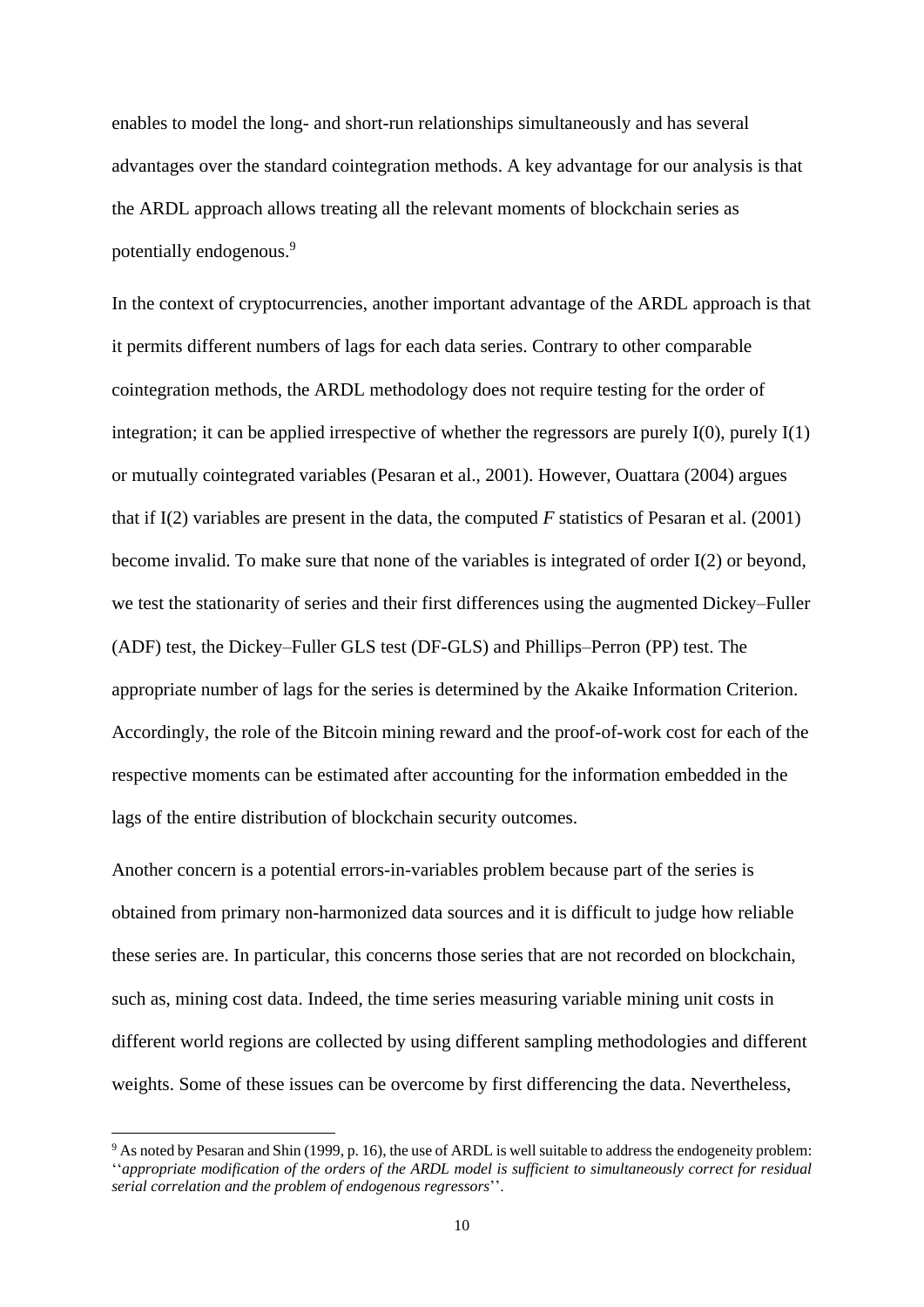part of potential errors-in-variables issues remain. To address the remaining potential errorsin-variables issues, we construct alternative proxies for measuring the dependent variable – blockchain security – and key explanatory variables – mining competition – and estimate these otherwise identical mining models for robustness.

# *Econometric strategy*

The ARDL bounds testing procedure is applied to test the existence of a long-run relationship. The general form of an ARDL(*g, z,…..,z*) model is standard and follows the literature:

(3) 
$$
y_t = b_0 + \sum_{i=1}^g \phi y_{t-1} + \sum_{i=0}^g \beta_i x_{t-1} + u_t
$$

where *y* represents the dependent variable – security (computer power) of mining, *x* is a vector of independent variables – mining rewards, intensity of miners' competition, energy costs, discount rate and the commuter equipment efficiency, *g* is the number of optimal lags of the dependent variable and *z* represent the number of optimal lags of each explanatory variable.

Pesaran et al. (2001) has proposed two types of critical values for a given significance level. The first type assumes that all variables in the model are I(1), whereas the other assuming that all series are  $I(0)$ . If the computed *F* statistic is below the lower bound, the null hypothesis of no long-run relationship fails to be rejected. In such case, an ARDL model in first differences without an error correction term should be estimated. If the *F*-statistic lies between the two bounds, the result is inconclusive. If the computed *F*-statistic exceeds the upper bound, the null hypothesis of no cointegration is rejected. In this case, the error correction model to be estimated is:

(4) 
$$
\Delta y_t = b_0 - \alpha (y_{t-1} - \theta x_t) + \sum_{i=1}^{g-1} \psi_{yi} \Delta y_{t-i} + \sum_{i=0}^{g-1} \psi_{xi} \Delta x_{t-i} + u_t
$$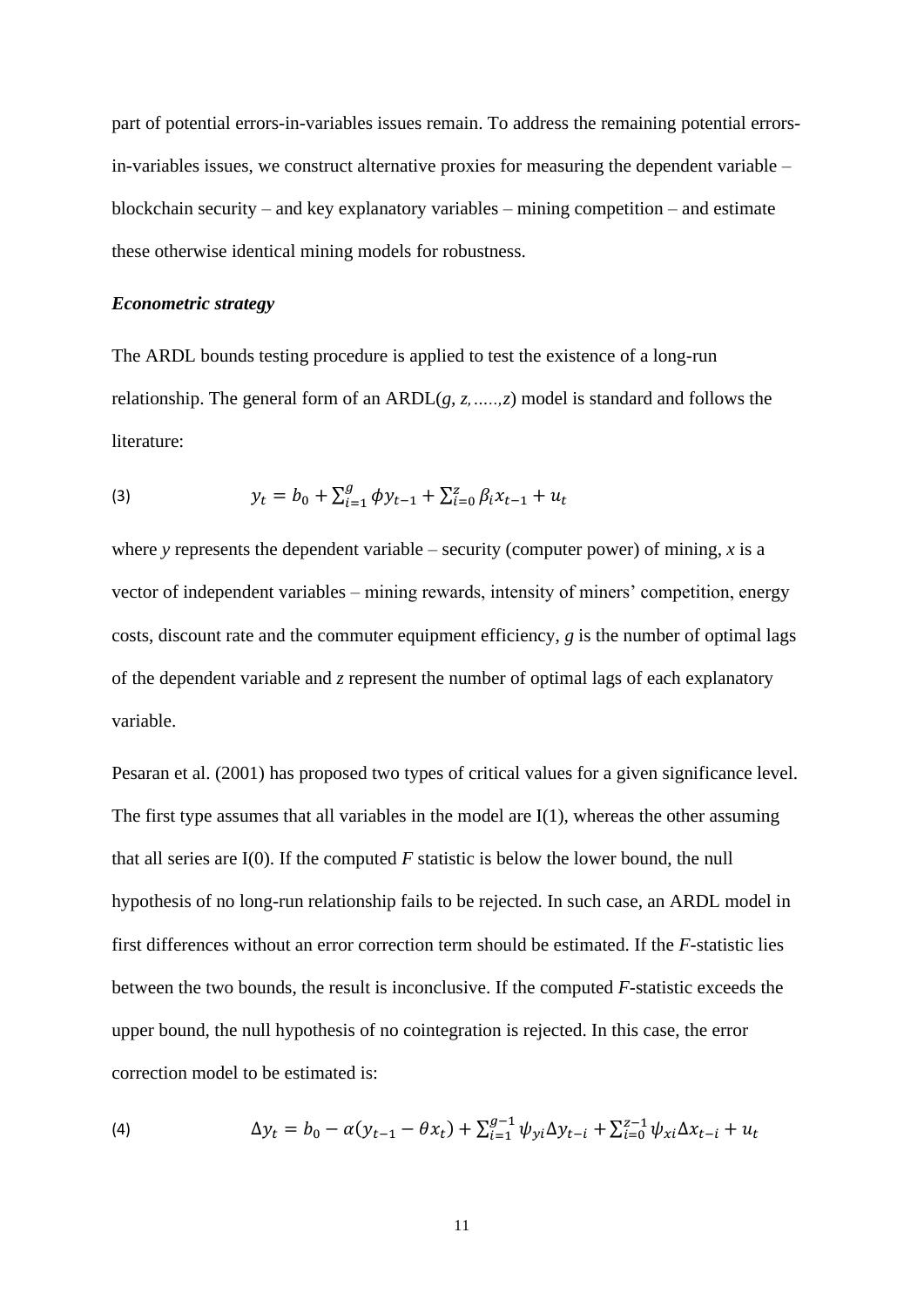where  $\theta$  represent the long-run coefficients,  $\psi$  are short-run multipliers and  $\alpha$  shows the speed of adjustment of the dependent variable to a short-term shock. It measures how quickly the blockchain security adjusts to deviations from the equilibrium (Hypothesis 3).

Following the standard procedure in the literature (Pesaran et al. 2001), we apply a set of diagnostic tests, as the validity of ARDL results is based on the assumption of normally distributed error terms, no serial correlation, heteroscedasticity and stability of the coefficients. The empirically estimable specification of the models and the number of lags is determined in accordance with the results of diagnostic tests, including Breusch-Godfrey LM test and Durbin's alternative test for autocorrelation, Breusch-Pagan/Cook-Weisberg test for heteroscedasticity, normality testing and cumulative sum test for the parameter stability.

# **Data**

In empirical estimations, we use daily data for the period  $27/12/2014 - 4/9/2019$ . The details of data series used in estimations and their sources are reported in [Table 1.](#page-26-0) All time-series are transformed in a log-form in the estimations, implying that the estimated coefficients can be interpreted as elasticities. [Table 2](#page-26-1) provides a descriptive statistic of the data used.

Our main dependent variable measuring the computer power devoted for mining is *hash rate* and is represented in average daily hashes per second.<sup>10</sup> For robustness, we also consider the mining *difficulty* as an alternative dependent variable which measures the effort required to mine a new block for the blockchain.

Following equation [\(2\),](#page-7-0) our independent variables include the *number of miners* and the derived *competition intensity*,  $(n_t - 1)/n_t^2$ . We also consider alternative proxies for competition intensity – Herfindahl-Hirschman index (*hhi*) and normalized Herfindahl-

<sup>&</sup>lt;sup>10</sup> Hash rate measures the speed at which mining machines operates. Usually, the hash rate is expressed in hashes per second (h/s). For example, a mining machine operating at a speed of 100 hashes per second makes 100 guesses per second.<sup>10</sup> Thus, the hash rate measures how much computer power the Bitcoin network is deploying to continuously solve the computational problem and generate/record blocks.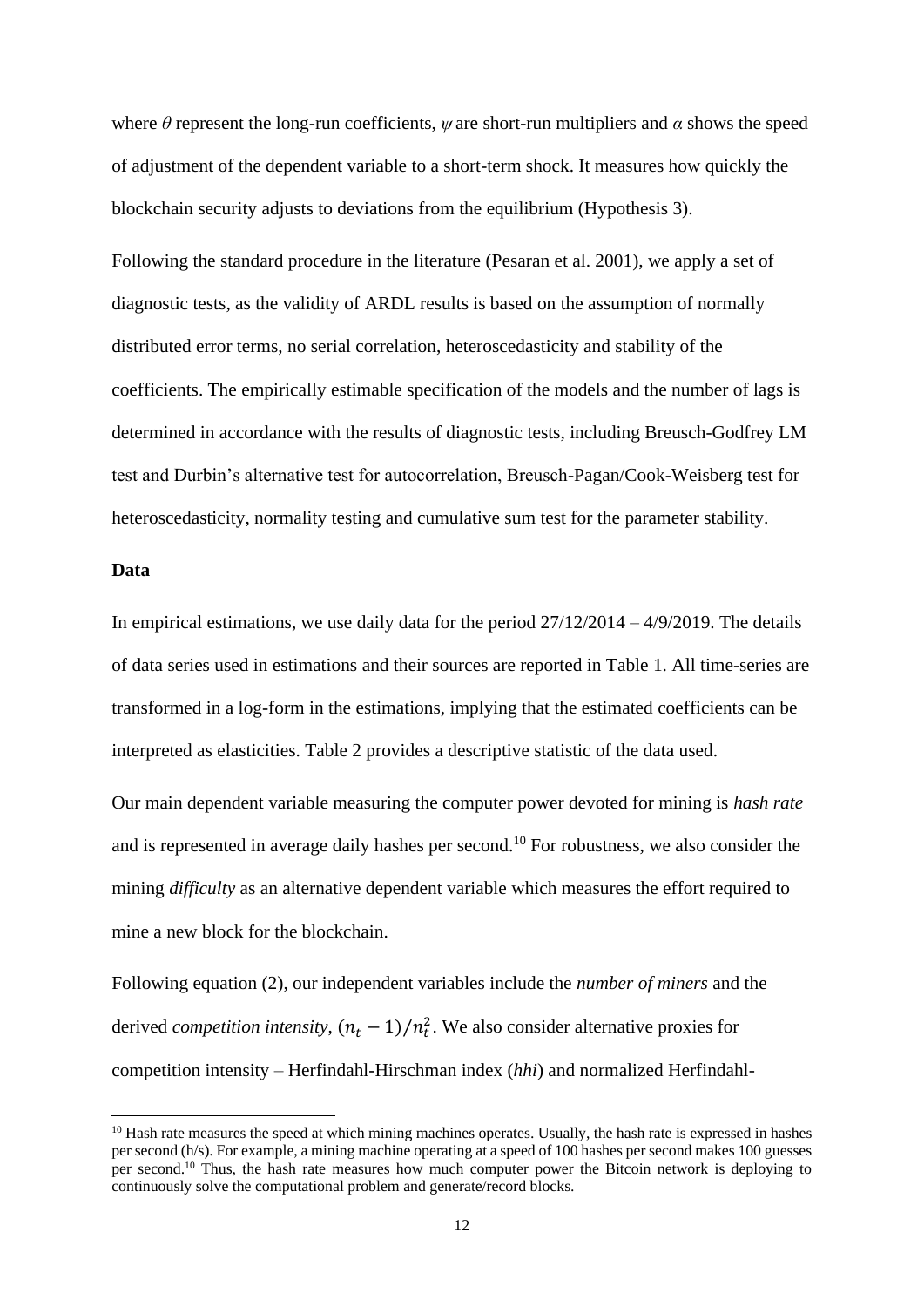Hirschman index (*hhi normalised*) – in order to account for unequal distribution of computer power between different miners. The variable *mining reward* is measured as the average daily value of the reward per block calculated by dividing the total mining reward per day (in US dollars) by the total number of blocks per day<sup>11</sup>. To measure a region-specific cost of mining, we use electricity prices in Europe (*electricity Europe*), China (*electricity China*) and North America (*electricity N. America*). We proxy discount rate with the US 10-year treasury constant maturity rate (*10-year-treasury*). Finally, the mining *equipment efficiency* is proxied with the most efficient mining hardware available in each time period measured by the energy efficiency of the hardware (Zadé and Myklebost 2018; CBEI 2019; Delgado-Mohatar, Felis-Rota and Fernández-Herraiz 2019). All variables are used in a log-form in the estimations, implying that the estimated coefficients can be interpreted as elasticities.

# **Results**

We start with checking the stationarity properties of our time series, as the ARDL procedure requires all variables to be either I(0) or I(1). The results of the Augmented Dickey-Fuller test, the Dickey–Fuller GLS test (DF-GLS) and the Phillips–Perron (PP) test indicate that there is no variable integrated of the second order and thus we can apply the ARDL approach. [Table 3](#page-27-0) summarizes the three estimated mining models with different specification of explanatory variables and for each of the three models we include two sub-models with alternative measures of the Bitcoin blockchain security, i.e. *hash rate* and *difficulty*. The three estimated mining models differ by the proxy measuring the computer intensity. Model 1 uses *competition intensity* variable,  $(n_t - 1)/n_t^2$ , as derived in equation [\(1\),](#page-5-0) whereas models 2 and 3 use the two alternative proxies for competition intensity: the Herfindahl-Hirschman index

<sup>&</sup>lt;sup>11</sup> Mining reward contains the total value of coinbase block rewards and transaction fees paid to miners.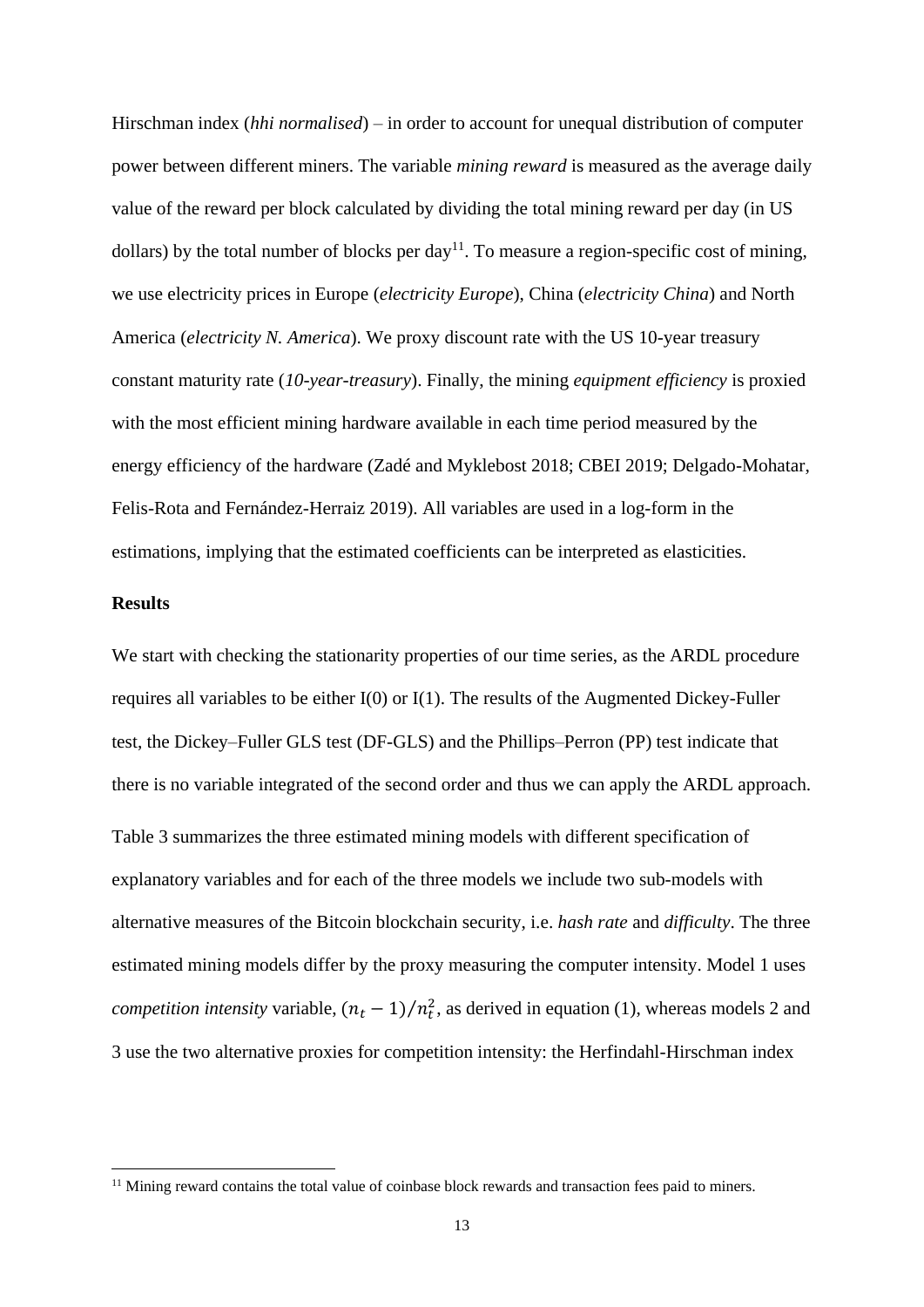(*hhi*) and normalized Herfindahl-Hirschman index (*hhi normalised*), respectively. The rest of variables are the same across all estimated mining models.

#### *Long-run economic dependency of the Bitcoin security*

*Mining rewards*. In line with theoretical expectations, the ARDL estimation results confirm a long-run structural relationship between the mining reward and security outcomes of the Bitcoin blockchain [\(Table 4\)](#page-27-1). This holds for both variables measuring the computer power devoted to mining, *hash rate* and *difficulty*, and across all estimated models. The estimated elasticities corresponding to the *mining reward* variable are in the range between 1.4 and 2.0, suggesting an elastic response in the mining computer capacity to permanent changes in the mining reward. That is, a 1% permanent increase in the mining reward increases the underlying blockchain security by 1.4% to 2.0% in the long-run. Hence, our estimates fail to reject Hypothesis 1: the Bitcoin security is overly sensitive (elastic) to Bitcoin mining reward. A change in the payoff from mining causes a more than proportionate change in the Bitcoin security.

Given that usually mining costs are incurred in standard fiat currencies (e.g. US dollar, Euro), the value of the mining reward fluctuates with the price of Bitcoin<sup>12</sup> which in turn affects mining reward and mining incentives. Thus, if the expected Bitcoin price decreases, lower mining incentives reduce the equilibrium computer mining capacity and hence the Bitcoin security. The reverse is valid in the case of a positive Bitcoin price shock.

*Proof-of-work costs*. As regards the variable mining unit costs and security outcomes of blockchain, the results are more nuanced. As explained above, to measure a region-specific the cost of mining, for the variable construction we have used separate electricity prices for

 $12$  Note that the change in Bitcoin price is the main factor deriving the change in the value of mining reward because according to the algorithm the quantity of mining reward in Bitcoins, *Rt*, changes (halves) only approximately every 4 years, whereas Bitcoin price changes daily.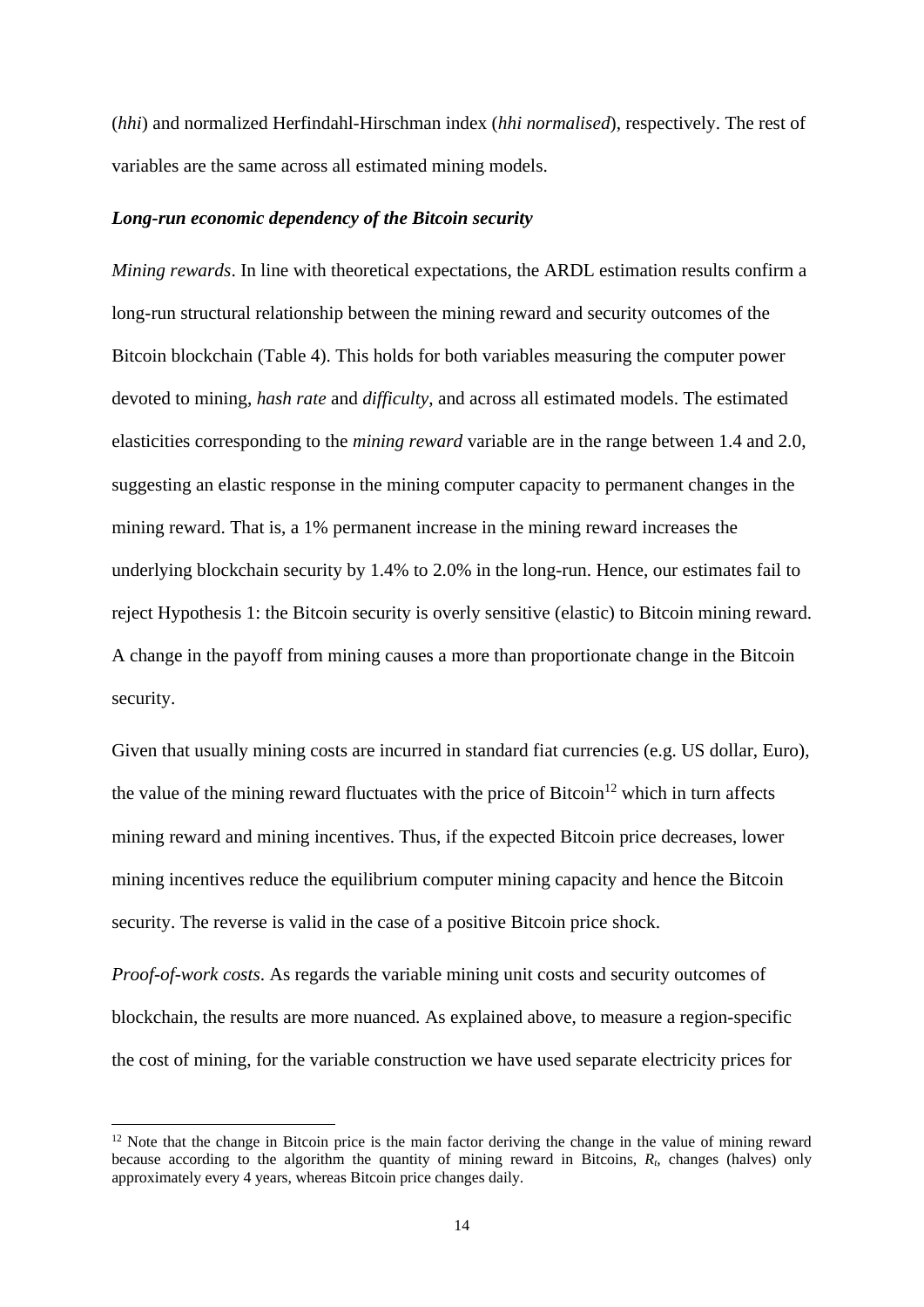Europe, China and the North America. The estimation results for the world global mining leader China<sup>13</sup> – 65% of the global Bitcoin hash rate are concentrated in China – imply a statistically significant and positive relationship between the security of the underlying blockchain and the proof-of-work cost (models M2.1 to M3.2). The estimated variable mining unit costs coefficients the North America are statistically significant and negative in models M1.1, M2.1. and M3.1. For Europe, the mining cost coefficients are statistically insignificant. One explanation for these mixed results could be that the intensive margin of mining is larger in China, where all major mining pools are located. A declining number of miners might actually not reduce the mining network hash rate, if those individual miners join the rapidly growing miner pools. Parra-Moyano, Reich and Schmedders (2019) find an empirical evidence for learning by mining, which results in a decreasing extensive margin of mining and an increasing intensive margin of mining. Second, our estimates capture other long-term behavioral effects of miners induced by a permanent change in electricity prices such as shifting mining location to places with cheaper energy (e.g. to remote regions of China, from mainland Europe to Iceland to harvest geothermal power).<sup>14</sup> Such long-term behavioral effects may actually increase computer power, if the energy savings more than offset the price increase. Finally, these results may also reflect the fact that the mining input cost data (which are location-specific) are considerably less reliable than the mining reward data, which are publicly available for every single historical Bitcoin transaction.

Based on these ARDL bounds testing results, we cannot provide a robust answer regarding Hypothesis 2. Instead, these results call for further analysis using more disaggregated location-specific mining cost data, given that the effect of electricity prices in North America

<sup>13</sup> <https://news.bitcoin.com/65-of-global-bitcoin-hashrate-concentrated-in-china/>

<sup>14</sup> <https://www.vox.com/2019/6/18/18642645/bitcoin-energy-price-renewable-china>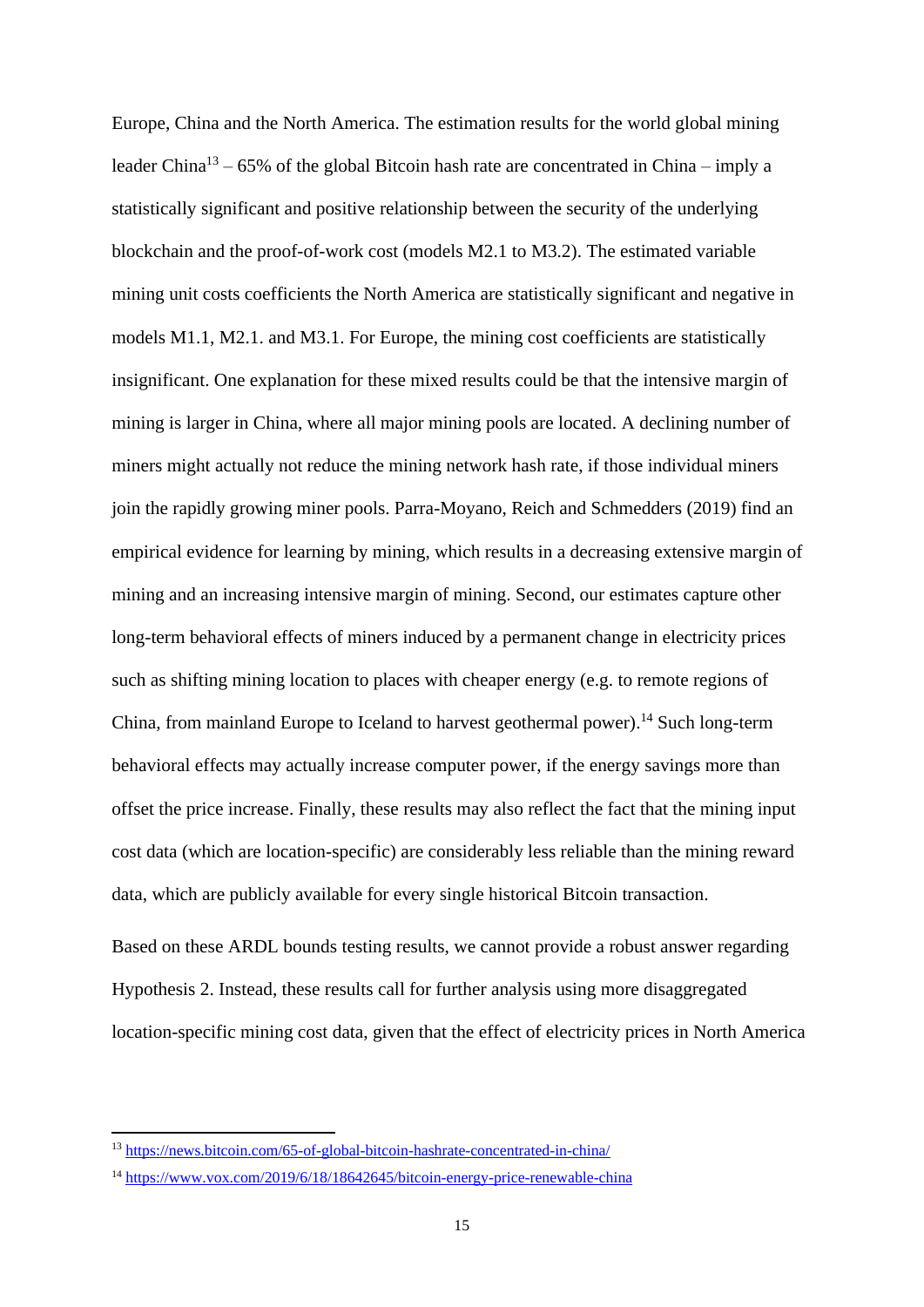is in line with expectations as derived in equation [\(1\),](#page-5-0) whereas the opposite relationship is found for the electricity prices in China.

*Competition and network externalities*. The variables measuring the miners' competition level have a negative impact on security outcomes of the Bitcoin blockchain; all estimated coefficients are statistically significant. These results suggest that a permanent increase in the competition intensity exercises a downward pressure on the mining computer power in the long-run. As discussed in Appendix A.1.2, digital distributed ledgers such as blockchain are subject to a number of network externalities. When new miners enter the mining of blockchains, two types of direct network externalities related to the blockchain security arise, one positive and one negative. The positive network externality implies that the blockchain security is increasing with the number of miners, because each additional node reinforces the chain's security. In line with the previous literature (Waelbroeck, 2018), the negative network externality occurs because each individual miner invests in the mining-computing power, which increases both the individual miner's marginal income though also mining costs, as the difficulty of the computational problem increases in the number of miners and their computing power ("hash-power"). Increasing the difficulty of mining reduces the incentives for mining and – in the presence of learning by mining – increases the concentration of mining activities, reducing in such a way the blockchain security. Our estimates suggest that the negative network externality dominates of the positive network externality. Our results are in line with those of Parra-Moyano, Reich and Schmedders (2019) who find that the probability of winning a mining contest increases with the miner size. This motives miners to join mining pools to increase their probability to win the mining contest and receive reward.<sup>15</sup> Indeed, our competition proxy variables are constructed based on the observed number of

<sup>&</sup>lt;sup>15</sup> Other benefit of joining mining pools is that it creates a steady stream of income, rather than greater income but at lower frequency (i.e. due to lower odd of winning the mining contest) with individual mining (Liu and Wang 2017).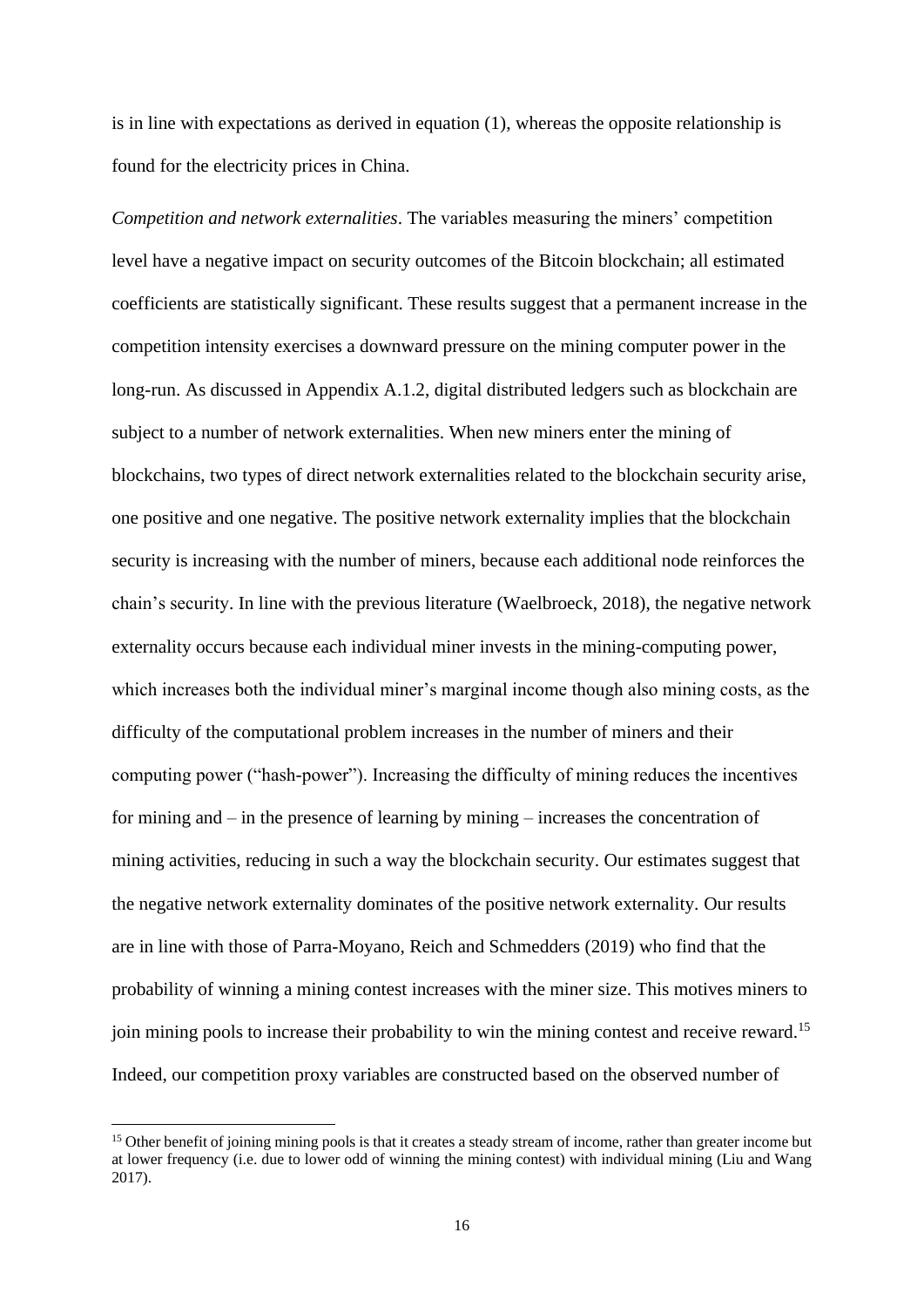miners but not on the number of members within mining pools. And since a greater competition may imply fewer miners (because many individual miners join mining pools), the implied actual long-run relationship between the competition intensity and mining power becomes negative.

*Hardware efficiency*. In line with the theoretical model, the hardware efficiency variable has a statistically significant negative impact on the mining computer power in models M1.1, M1.2 and M3.1. The estimation results imply that an increase in the efficiency of mining equipment (decrease in the input units of the mining *hardware efficiency* per security output unit) leads to an increase of security outcomes of the Bitcoin blockchain in the long-run. The estimated elasticities vary between -0.6 and -0.8, implying that a 1% permanent increase in the efficiency of mining equipment increases the mining computer power in the long-run by between 0.6% and 0.8%. Hence, the Bitcoin blockchain mining security is dependent of the mining technology available at a given point of time.

*Time preference*. The *10-year-treasury* variable, which is a proxy for the discount rate, has a statistically significant positive impact on the mining computer power. This result could be explained by the fact that the *10-year-treasury* actually captures a miner investment competition effect (i.e. an alternative financial asset return). As far as Bitcoin is perceived as an investment asset, shocks to competing financial asset returns (including *10-year-treasury*) are expected to impact positively miners' choices to invest in the mining of Bitcoin. Our results confirm that Bitcoin is perceived by miners to be competing for investment with other financial assets and thus need to deliver a competitive return. The return arbitrage among alternative investment opportunities implies a positive price relationship between Bitcoin and alternative financial assets (Murphy 2011; Ciaian, Rajcaniova and Kancs 2018). Thus, the positive coefficient estimated for the *10-year-treasury* variable implies that miners are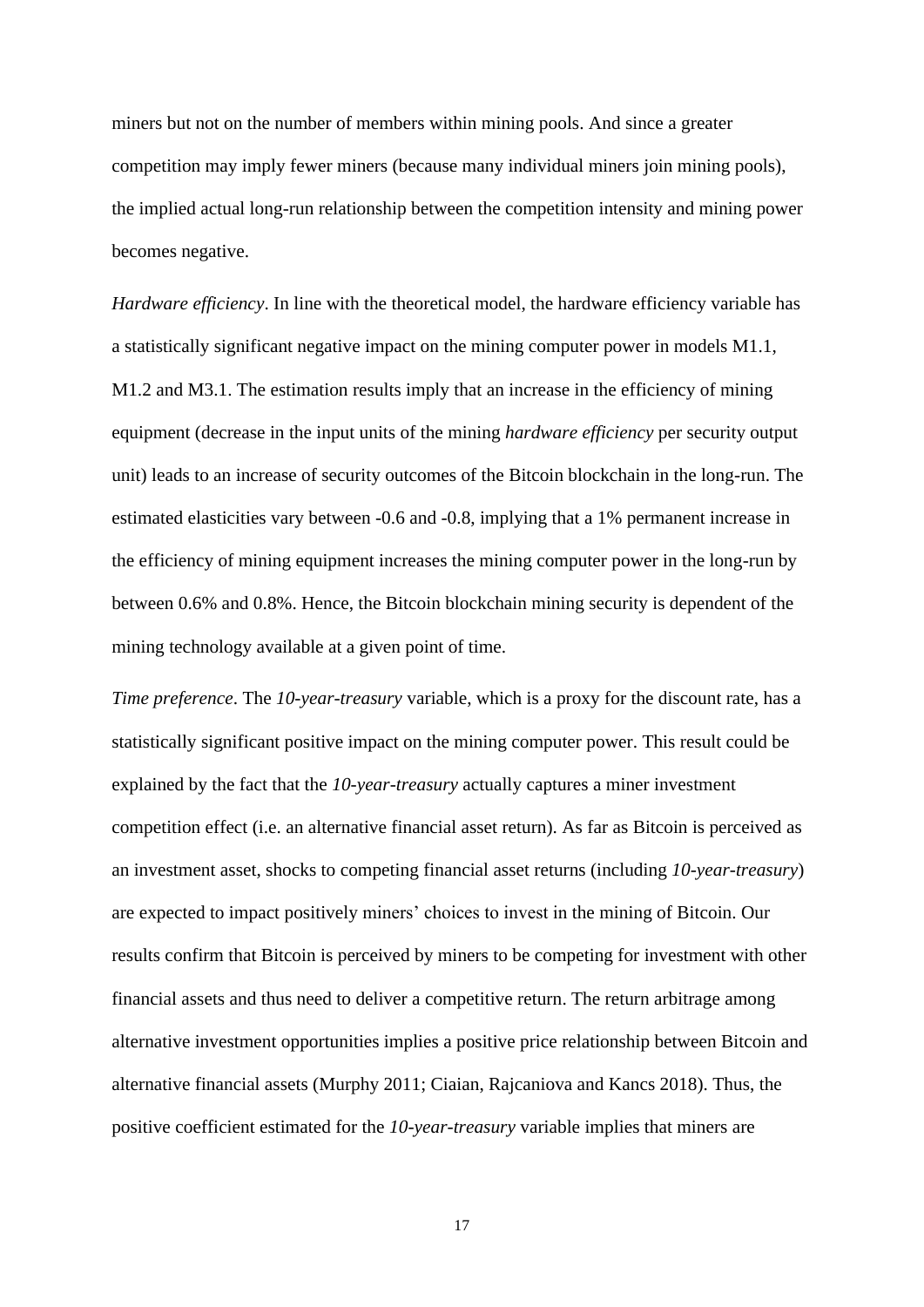motivated to invest in more computer power for mining when the returns to financial assets increase.

The estimates of the error correction term – which measures the speed of adjustment of the short-run dynamics of mining to the long-run equilibrium path – are statistically significant across all models. The error correction terms vary between -0.002 and -0.009. This means that between 0.2% and 0.9% of the long-run disequilibrium in mining power is corrected by the short-run adjustment the same day. Or the disequilibrium corrects at a speed of convergence of between 0.2% and 0.9% per day. In terms of the duration, any deviation from the long-run equilibrium is corrected in around 111 to 453 days (or in 0.30 to 1.24 years). These results provide support for Hypothesis 3 that security outcomes of the Bitcoin blockchain adjust to deviations from the long-run security equilibrium.

### *Short-run economic dependency of the Bitcoin security*

Generally, short-run results are less significant across the estimated ARDL models than longrun results [\(Table 5\)](#page-28-0). Contrary to our expectations, there is some support that the mining reward affects negatively the mining computer power in the short-run. However, the estimated elasticity is rather small. A 1% positive shock in the Bitcoin mining reward (the third lag) decreases the mining computer power in the short-run by between 0.014% and 0.020%. This negative relationship between the mining reward and mining power could be a result of other effects such as switching mining to other cryptocurrencies (e.g. to Bitcoin cash) when the relative price of Bitcoin to cryptocurrencies decreases.<sup>16</sup> These findings also

<sup>&</sup>lt;sup>16</sup> There is some evidence of asymmetric change in Bitcoin and altcoin prices: shocks to altcoins prices tend to be greater than Bitcoin price shocks (Reiff 2018; Cheikh, Zaied and Chevallier 2020). This implies that the relative prices of Bitcoin to altcoins are inversely related with the Bitcoin price changes which may incentivize miners to shift some Bitcoin computer power to mining altcoins when Bitcoin price increase, and shift back the computer power to Bitcoin mining when Bitcoin price declines. Note that the shift in mining between different cryptos is less relevant for ASIC mining hardware, commonly used for Bitcoin mining, which is more efficient in mining specific cryptocurrencies (specific cryptographic hash algorithm) and cannot be used for mining other types of cryptocurrencies.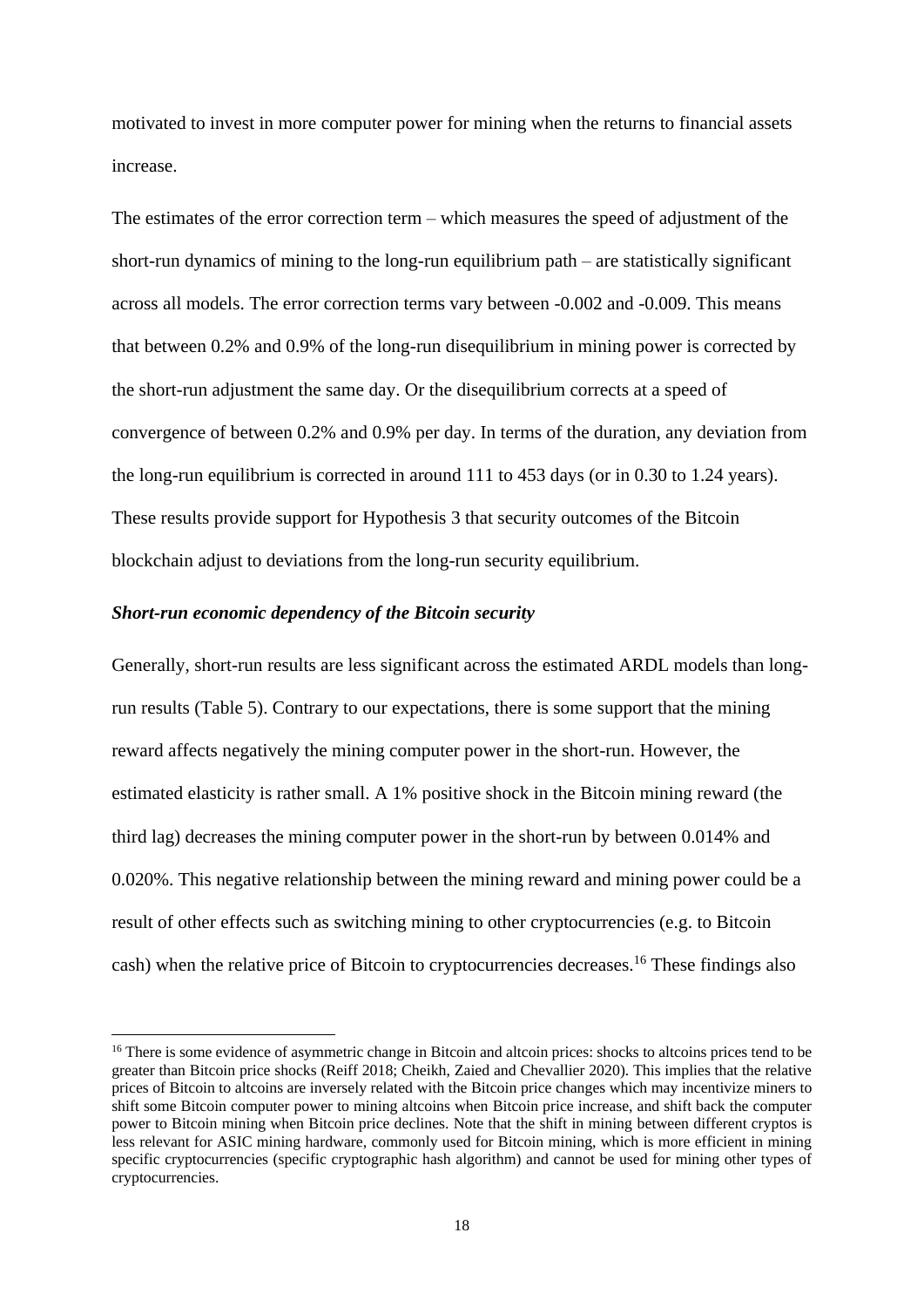tend to support the Hypothesis 1: although an inverse relationship is found, the security outcomes of the Bitcoin blockchain shows sensitivity to Bitcoin mining reward even in the short-run. This short-run inverse relationship could be caused by secondary spiral effects induced by Bitcoin price changes – decrease (increase) – as suggested by Kroll, Davey and Felten (2013), through the subsequent loss (gain) of confidence (thrust) in Bitcoin when Bitcoin mining power decreases (increases) which might further reduce (increase) the Bitcoin price.

As expected, the variables measuring mining competition level (*number of miners*, *competition intensity*) have a statistically positive impact on the computer power in models M1.1, M1.2, M.2.2 and M3.2. These results suggest that in the short-run, the competition among miners stimulates deployment of more mining equipment in line with the model derived in equation [\(1\).](#page-5-0) These results are in contrast to the long-run estimates. While in the short-run the miners' competition leads to expansion of the Bitcoin mining power, in the long-run the inverse relationship is valid indirectly suggesting reduced competition level as individual miners have the incentive to join mining pools.

In line with the theoretical expectation in equation [\(1\)](#page-5-0) the electricity prices in China have statistically negative impact on the computer power outcomes of the Bitcoin blockchain in the short-run in models M1.1, M2.1 and M3.1. The reverse relationship was estimated in the long-run, where permanent increase in the electricity prices in China led to an increase in the mining power suggesting that other structural changes in miners' behavior might take place when the cost changes are permanent. The estimated variable mining electricity costs for North America and Europe are statistically insignificant in the short-run. These findings

<sup>16</sup> <https://www.vox.com/2019/6/18/18642645/bitcoin-energy-price-renewable-china>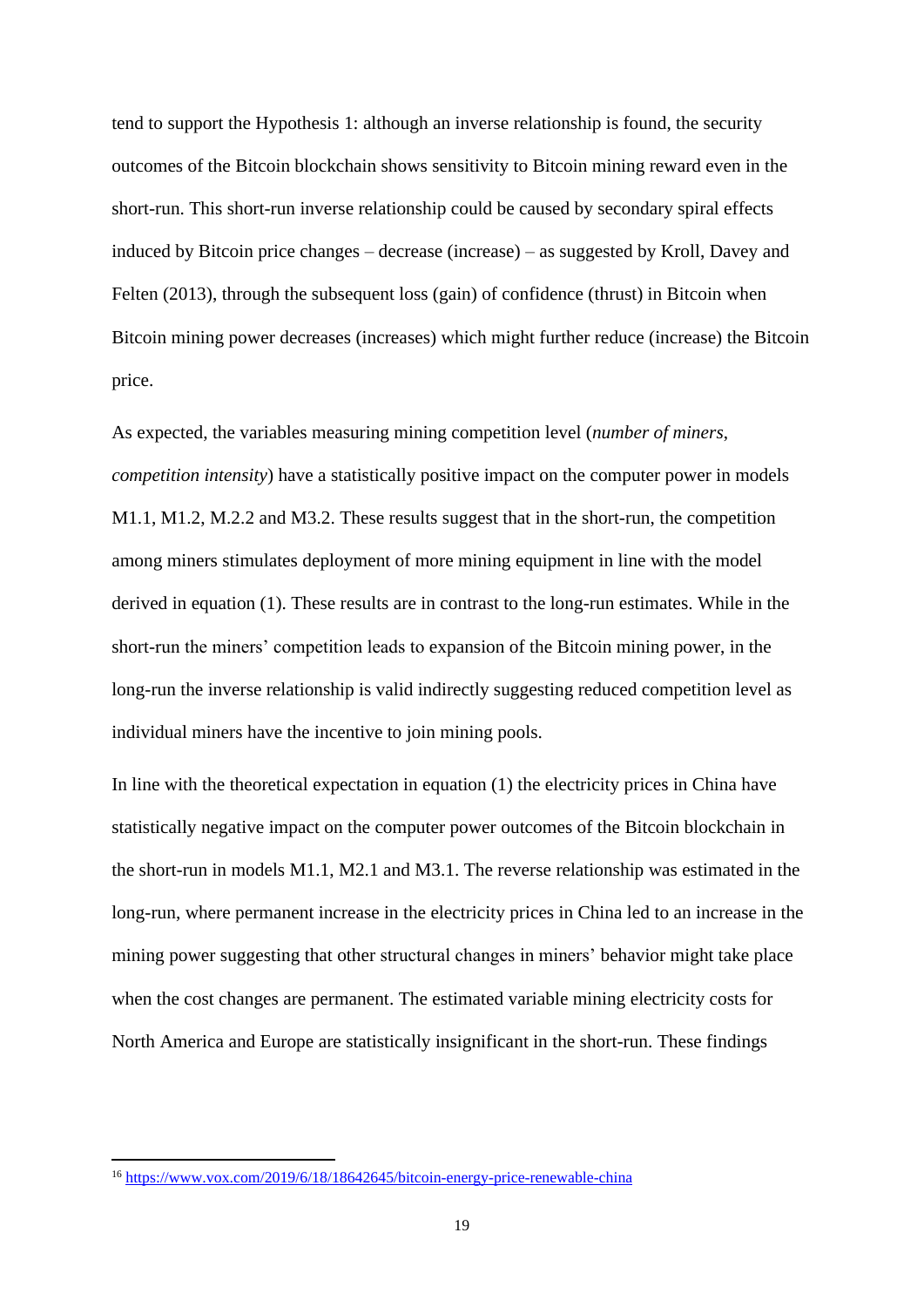support the Hypothesis 2 that the security outcomes of the Bitcoin blockchain is sensitive to mining costs.

The lagged dependent variables (*hash rat*e and *difficulty*) are statistically significant across all models. Their coefficients vary between -0.04 and -0.46. The relatively high values of these coefficients indicate that the short-run shocks in the mining computer power disappear over time relatively fast: in around 2.2 to 28.6 days. These results support the Hypothesis 3 that the security outcomes of the Bitcoin is sensitive to Bitcoin market outcomes in the short-run to fluctuations with instant shocks disappearing over a short time period (within few days).

The short-run effects of *electricity prices*, *hardware efficiency*, *10-year-treasury* and alternative proxies for competition intensity cannot be examined due to the ARDL specifications, as no lags of these dependent variables entered the model.

#### **Discussion and concluding remarks**

Alongside being a new innovative information and computation technology, blockchain also introduces a new institutional governance technology that makes possible the enforcement of contracts, ownership rights and development of distributed autonomous organizations. Bitcoin blockchain offers an example where the institutional governance system (i.e. the security of the enforcement of property rights and contracts) is endogenously determined by its underlying transaction validation algorithm. This is in a sharp contrast to the traditional centralized institutional governance systems which face many impediments to bring about dynamic institutional changes. While an institutional innovation (creation of institutions) is desirable, the institutional deterioration (destruction of institutions) is not. Sustaining economic transactions built on the Bitcoin blockchain requires to have in place a correct and secure system of verification and enforcement of property rights and contracts. As a result, the security and correctness of the verification and enforcement system should portray a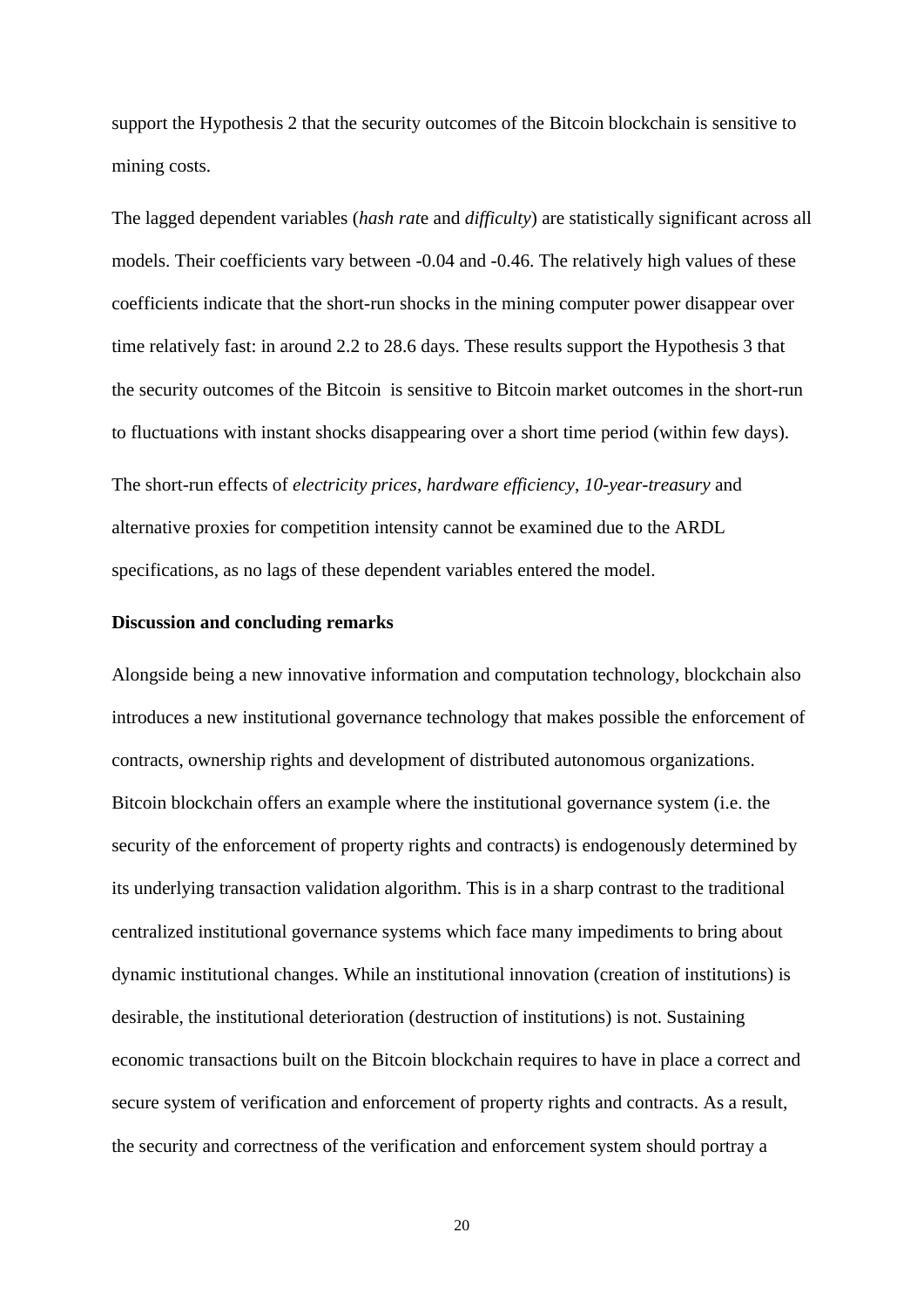certain neutrality from the fluctuation of economic market outcomes executed on the Bitcoin blockchain in order to reduce a potential risk of adverse attacks and a subsequent loss of trust among blockchain users.

The present paper studies the economic dependency of the Bitcoin security of the enforcement quality on the underlying economic incentives defined within its validation algorithm. We apply time-series analytical mechanisms using data for the period 27/12/2014 – 4/9/2019 to estimate the responsiveness of Bitcoin security to the economic incentives both in the short- and long-run in order to provide empirical understanding for three tested hypothesis: the Bitcoin security is dependent on the mining reward (Hypothesis 1), security outcomes of the Bitcoin and the proof-of-work cost (Hypothesis 2) and any disequilibria in Bitcoin security revert back to its equilibrium relatively fast (Hypothesis 3). We employ an autoregressive distributed lag approach that allows treating all the relevant moments of the blockchain series as potentially endogenous.

Our results suggest that the Bitcoin price and mining rewards are intrinsically linked to blockchain security outcomes. Results for mining costs are geographically differenced – they are more significant for the global mining leader China than for other world regions. The estimates for the speed of adjustment of the Bitcoin security suggest that any disequilibria revert back to its equilibrium relatively fast. Based on the ARDL bounds testing results, we fail to reject Hypothesis 1 and 3, suggesting that Bitcoin security is highly responsive to permanent shocks in mining reward and its adjustment to the permanent and short-term shocks is relatively fast. In the long-run, we find an elastic (between 1.4 and 2.0) and positive response in Bitcoin mining computer power to permanent change in mining reward, while in the short-run, the elasticity is smaller and the relationship is negative (between -0.014% and - 0.020%) (Hypothesis 1). Further, any deviation in Bitcoin mining computer power from the long-run equilibrium is corrected in around 0.30 to 1.24 years, whereas the short-run shocks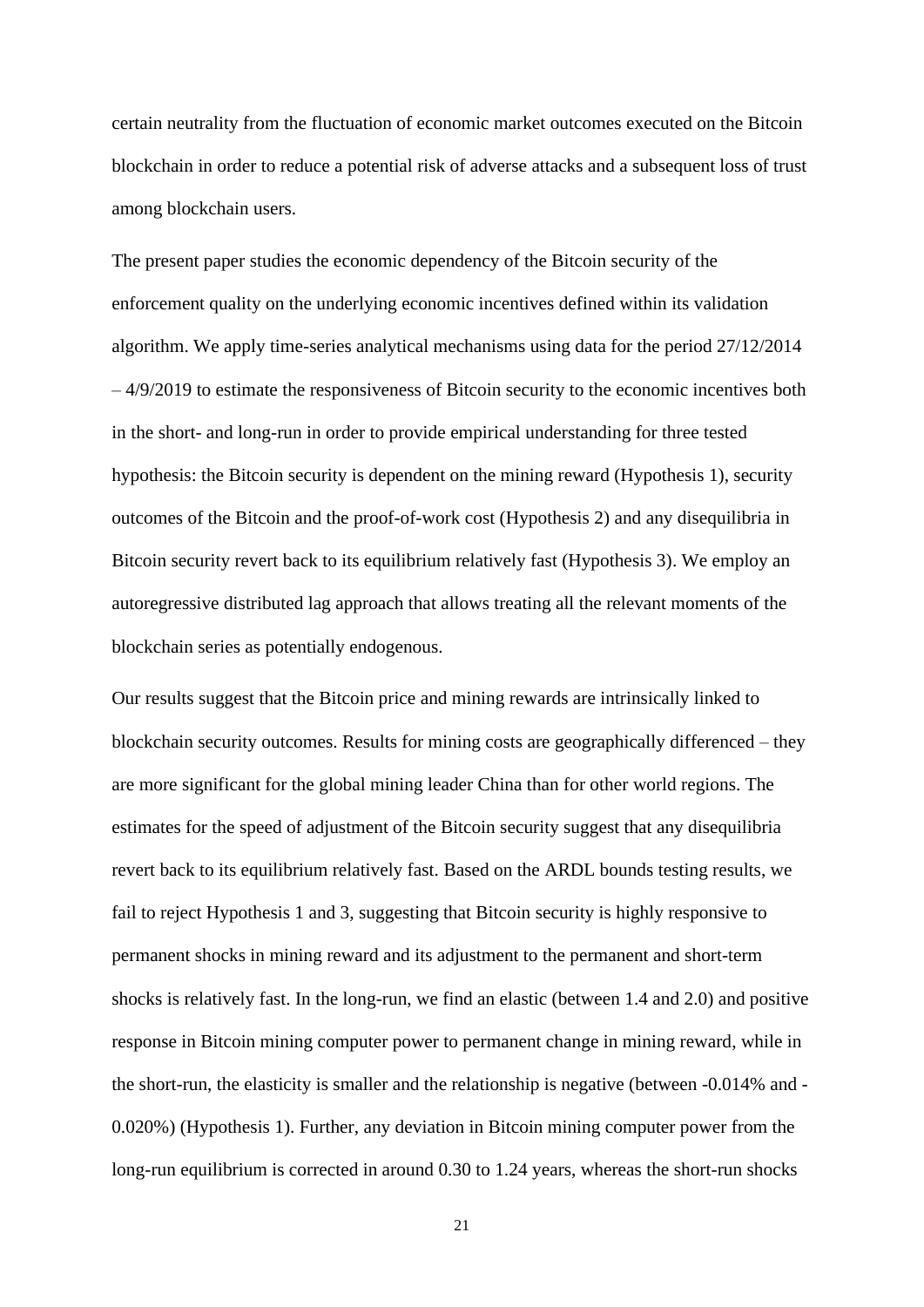disappear in around 2.2 to 28.6 days (Hypothesis 3). Regarding the Hypothesis 2, we find some support that the mining costs (i.e. electricity prices) impact the Bitcoin mining power and thus its security but the results are not robust across estimated models and the sign of estimated effects is not always consistent with theoretical expectations. This could be explained by the fact that the permanent shocks occurring to the electricity prices might have been accommodated by miners through other behavioral changes (e.g. relocation of mining to locations with less expensive electricity). Further, our estimates show that the Bitcoin security is dependent on the competition intensity among miners and the efficiency of the mining technology. The competition intensity among miners leads to shot-run increase in mining computer power, whereas the reverse is valid in the long-run likely due to the structural changes taking place in mining whereby individual mining is replaced in favor of concentration of computer power to a relatively small number of mining pools. As regards the mining technology, its improvement is found to stimulate the expansion in mining computer power and thus can undermine the Bitcoin security in future if, e.g., a strong innovation would take place in the computing technology (e.g. Quantum Computers). The findings of this paper challenge the entire Bitcoin security model. Our results suggest that the Bitcoin blockchain security is highly sensitive to the reward system which incentivizes distributed network participants to provide validation and enforcement services by making available their computer capacity. As the ARDL estimates show, these services are highly responsive and adjust fast to the internal Bitcoin economics (i.e. to changes in the mining reward). This may pose problems particularly in low-security equilibriums when the mining reward value declines. In such a situation, the incentives for supplying security services descrease and may make the transactions executed on Bitcoin blockchain vulnerable

over time particularly given that by design of the Bitcoin algorithm, the reward is halved

to potential attacks. The Bitcoin security is sustainable only if the value of reward increases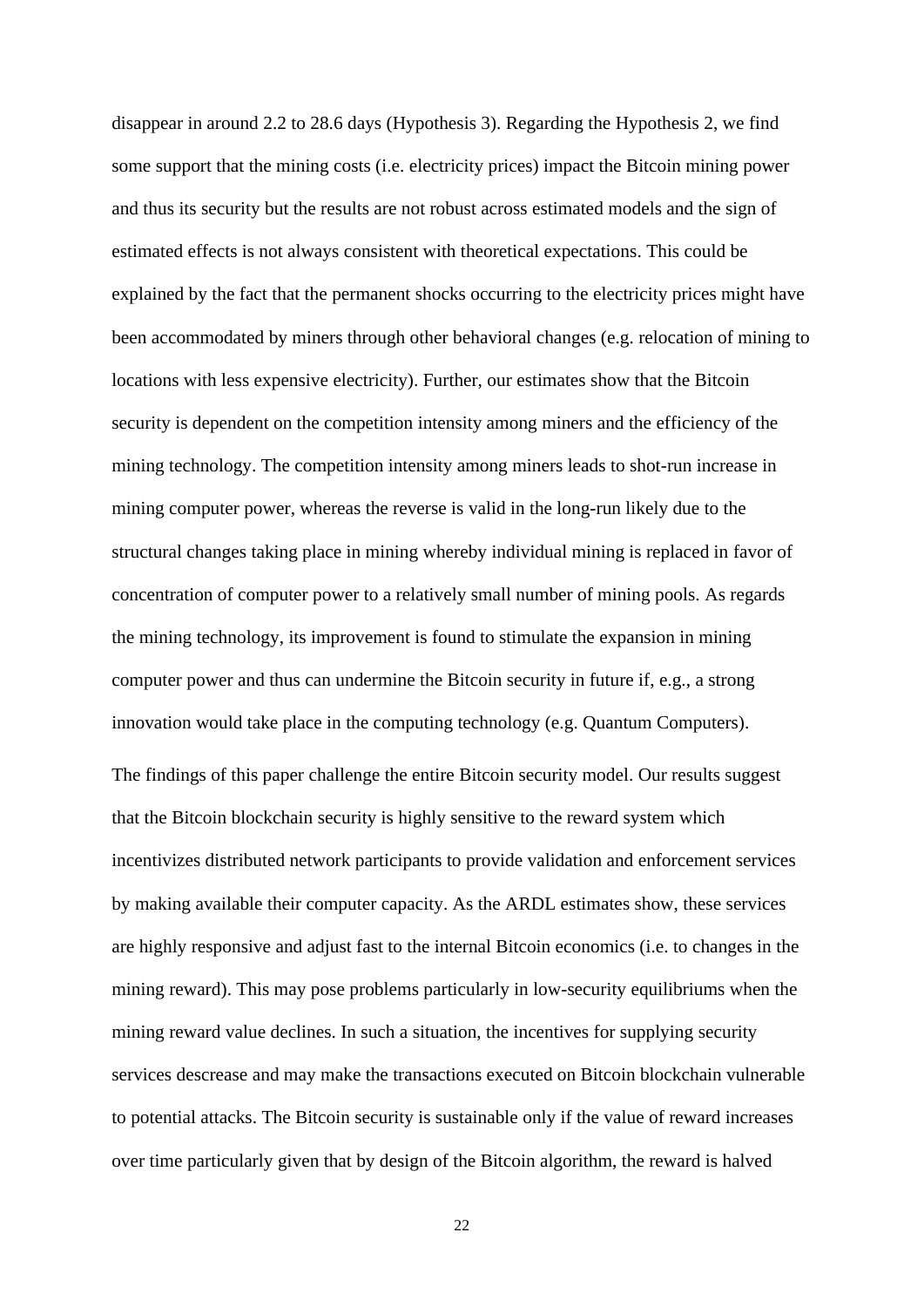approximately every 4 years (every 210,000 blocks). This is reinforced by the fact that the innovations in the computing technology may significantly reduce the cost of supplying computer power and thus might also undermine Bitcoin strength against potential hostile attacks. Hence, in the medium-run, the entire security concept of the Bitcoin may need to be redesigned in order to reduce as much as possible its vulnerability to proof-of-work costs and cryptocurrency market outcomes. Otherwise, the Bitcoin blockchain might fail to generate a sufficient trust to provide incentives that would attract economic agents to develop activities on the distributed ledger and thus to stimulate the growth of the distributed digital economy.

### **Acknowledgement**

We gratefully acknowledge the financial support received from the Scientific Grant Agency under the grant VEGA 1/0422/19 (Slovak Republic) and GAČR project 19-18080S (Czechia).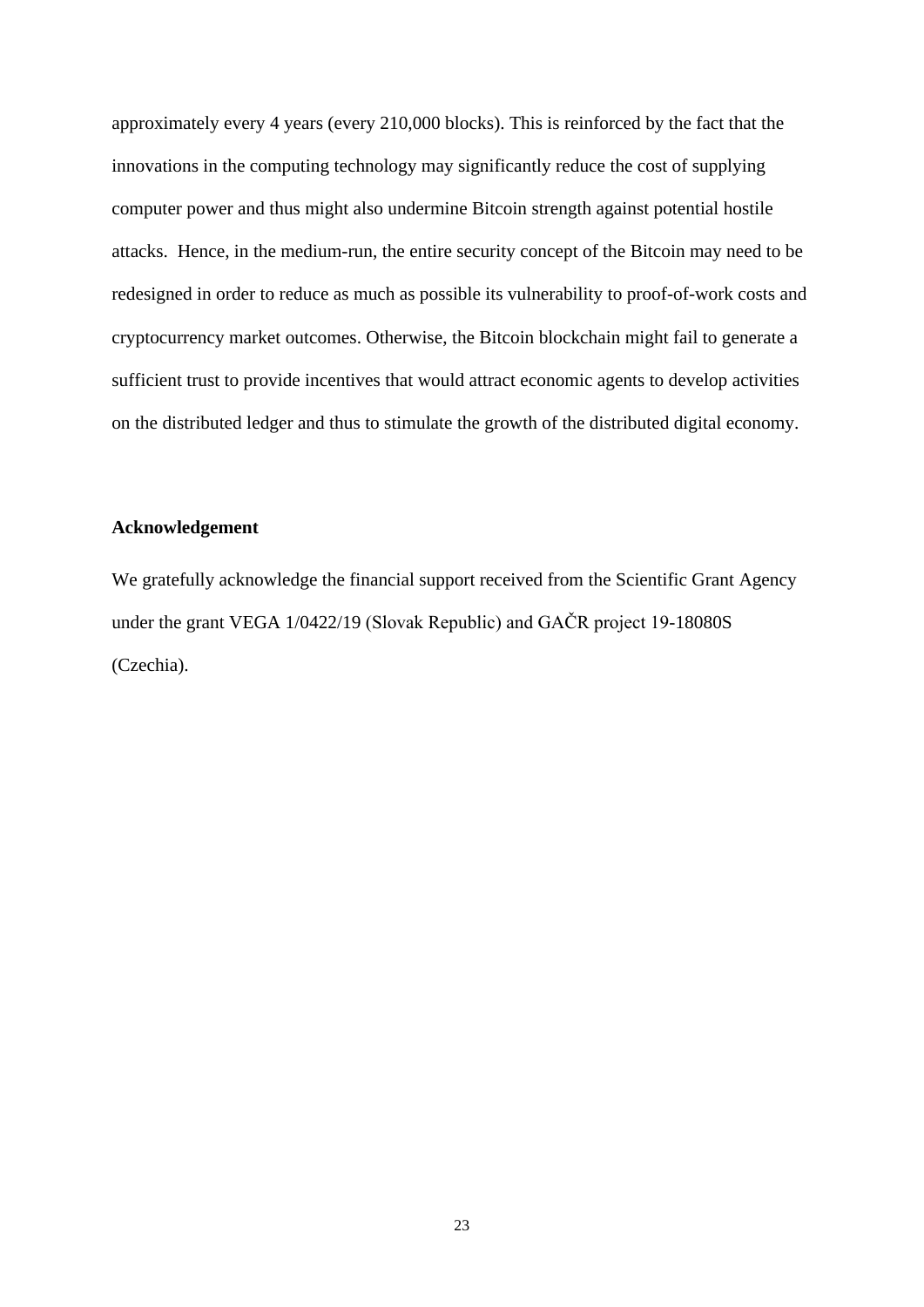### **References**

- Abadi, J., and M. K. Brunnermeier (2018). "Blockchain Economics". NBER Working Paper 25407, National Bureau of Economic Research.
- Atzori, M. (2017). "Blockchain Technology and Decentralized Governance: Is the State Still Necessary?" *Journal of Governance and Regulation*, 6(1), 45-62.

CBEI (2019). CBECI SHA-256 Mining Equipment List. [http://sha256.cbeci.org](http://sha256.cbeci.org/)

- Ciaian, P., Rajcaniova, M. and Kancs, D. (2018). "Virtual relationships: Short- and long-run evidence from BitCoin and altcoin markets." *Journal of International Financial Markets, Institutions & Money*, 52: 173–195.
- Ciaian, P., Kancs, D. and Rajcaniova, M., 2021a, The Price of BitCoin: GARCH Evidence from High Frequency Data, *Journal of Investment Strategies*, forthcoming.
- Ciaian, P., Kancs, D. and Rajcaniova, M., 2021b, Interdependencies between Mining Costs, Mining Rewards and Blockchain Security, *Annals of Economics and Finance*, forthcoming.
- Cong, L.W. and Z. He (2018). "Blockchain Disruption and Smart Contracts." NBER Working Paper No. w24399.
- Davidson, S., P. De Filippi and J. Potts (2016). "Economics of Blockchain." *SSRN Electronic Journal*. <http://dx.doi.org/10.2139/ssrn.2744751>
- Delgado-Mohatar, O., M. Felis-Rota and C. Fernández-Herraiz (2019). "The Bitcoin mining breakdown: Is mining still profitable?" *Economics Letters* 184: 2-4.
- Derks, J., J. Gordijn and A. Siegmann (2018). "From chaining blocks to breaking even: A study on the profitability of Bitcoin mining from 2012 to 2016." *Electronic Markets* 28: 321–338.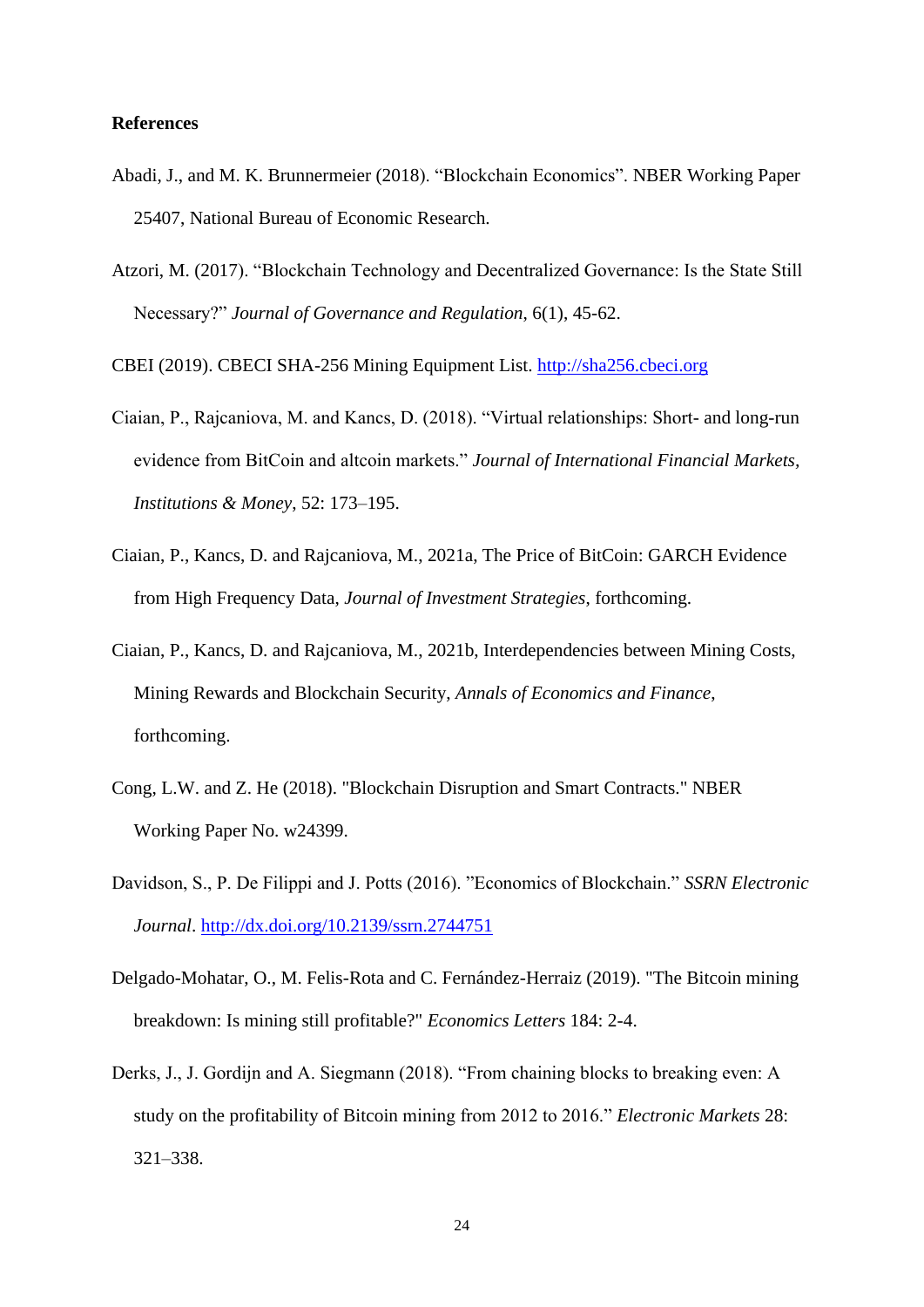- Iyidogan, E. (2020) An Equilibrium Model of Blockchain-Based Cryptocurrencies, *SSRN Electronic Journal*. [http://dx.doi.org/10.2139/ssrn.3152803.](http://dx.doi.org/10.2139/ssrn.3152803)
- Kroll, J.A., I.C. Davey and E.W Felten (2013), The Economics of Bitcoin Mining or, Bitcoin in the Presence of Adversaries, in Proceedings of WEIS 2013.
- Lee J.,H. (2019) Systematic Approach to Analyzing Security and Vulnerabilities of Blockchain Systems, Working Paper CISL# 2019-05, Sloan School of Management, MIT.
- Li, X. and C.A Wang (2017). "The technology and economic determinants of cryptocurrency exchange rates: The case of Bitcoin." *Decision Support Systems* 95: 49-60.
- Nakamoto, S. (2008). "Bitcoin: A Peer-to-Peer Electronic Cash System." [https://Bitcoin.org/Bitcoin.pdf.](https://bitcoin.org/bitcoin.pdf)
- Murphy, J.J. (2011). *Intermarket Analysis: Profiting from Global Market Relationships*. vol. 115. John Wiley & Sons.
- Nascimento S., Pólvora A. and Sousa-Lourenço J. (2018). "Blockchain4EU: Blockchain for Industrial Transformations." EUR 29215, Luxemburg: Publication Office of the EU.
- Pagnotta E. S. (2020) Bitcoin as Decentralized Money: Prices, Mining, and Network Security, *Review of Financial Studies*, forthcoming.
- Parra-Moyano, J., Reich, G. and Schmedders, K. (2019). "Urns Filled with Bitcoins: New Perspectives on Proof-of-Work Mining." Available at SSRN: <https://ssrn.com/abstract=3399742>
- Pesaran, M.H., Shin, Y. (1999). "An autoregressive distributed lag modelling approach to cointegration analysis". In: Strom, S. (Ed.), Econometrics and Economic Theory in the 20th Century: Cambridge University Press, Cambridge.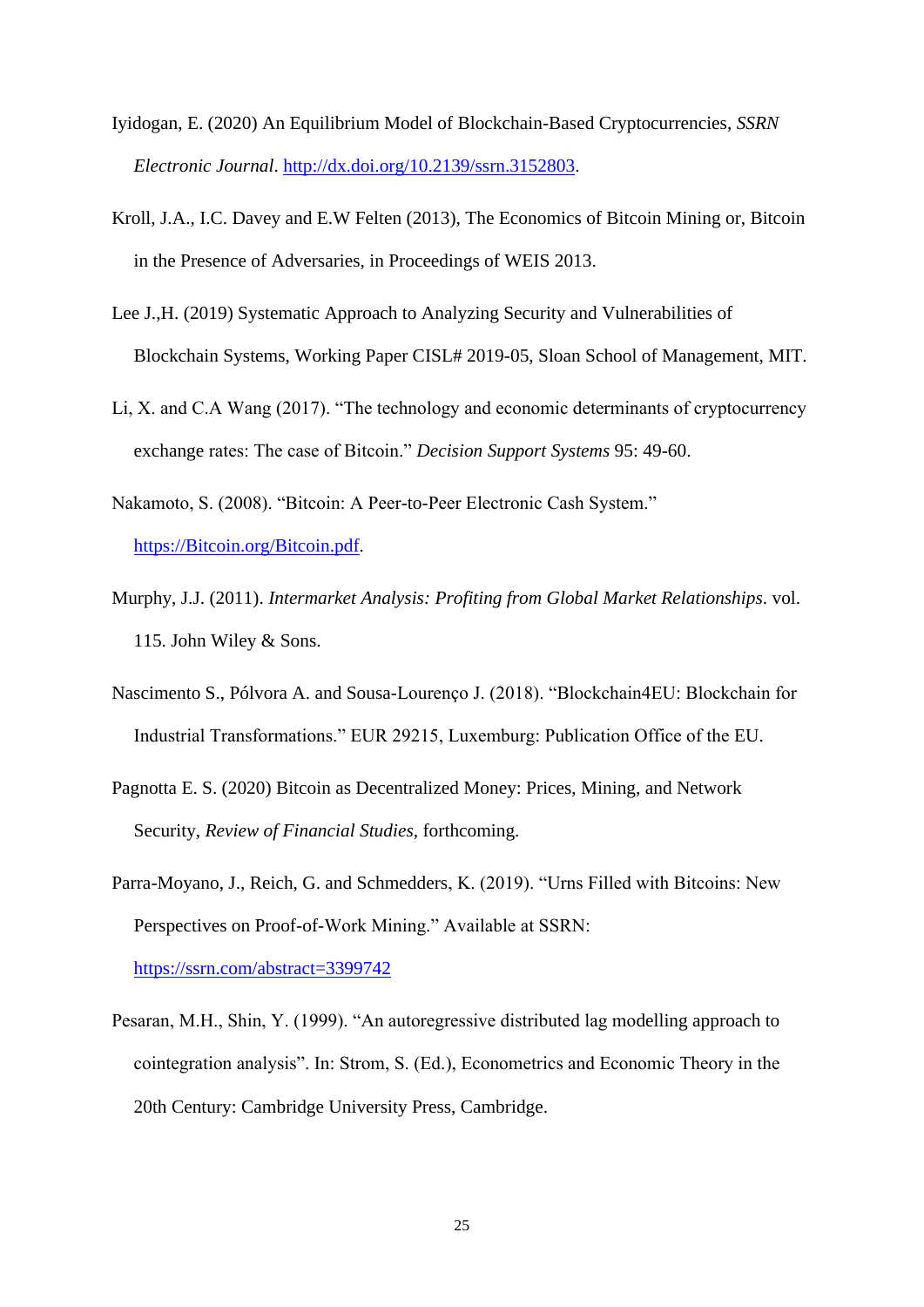- Pesaran, M. H., Shin, Y and Smith, R (2001). "Bounds testing approaches to the analysis of level relationships", *Journal of Applied Econometrics*, 16 (3): 289-326.
- Stoian, A. and F. Iorgulescu, (2020) Fiscal policy and stock market efficiency: An ARDL Bounds Testing approach, *Economic Modelling*, 90, 406-416.
- Thum, M. (2018). "The Economic Cost of Bitcoin Mining." *CESifo Forum* 19: 43-45.
- Waelbroeck, P. (2018) An Economic Analysis of Blockchains. CESifo Working Paper Series No. 6893.
- Zadé, M. and J. Myklebost (2018), "Bitcoin and Ethereum Mining Hardware", Mendeley Data, v1, [http://dx.doi.org/10.17632/4dw6j3pxz5.1.](http://dx.doi.org/10.17632/4dw6j3pxz5.1)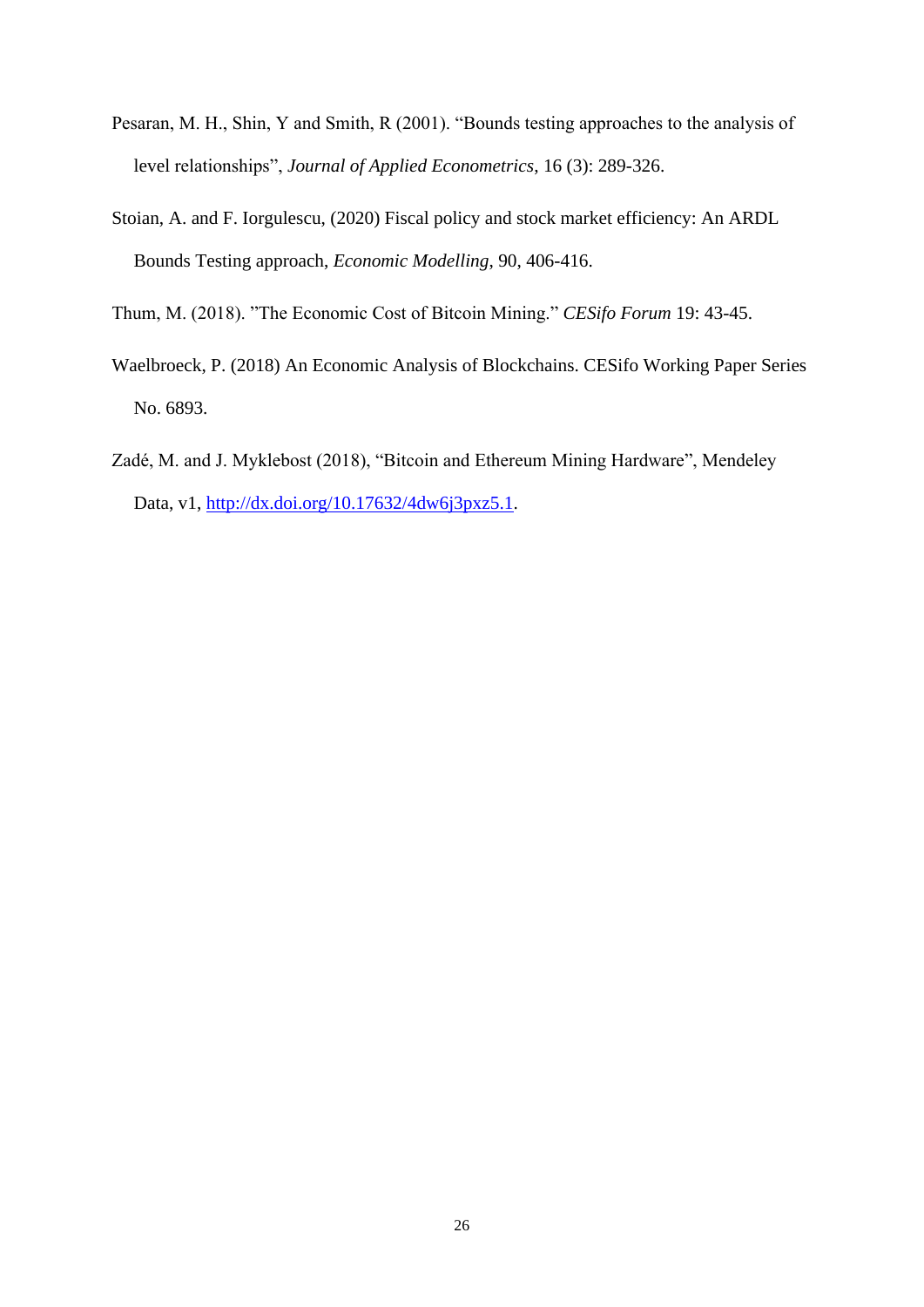<span id="page-26-0"></span>

|  |  | Table 1. Data sources |
|--|--|-----------------------|
|--|--|-----------------------|

| Variable               | Unit               | Name of variable              | Source                                       | Description                                   |
|------------------------|--------------------|-------------------------------|----------------------------------------------|-----------------------------------------------|
| Dependent variables    |                    |                               |                                              |                                               |
| hash rate              | Hash/second        | Total computer power          | bitinfocharts.com                            |                                               |
| difficulty             | Average difficulty | Mining difficulty             | bitinfocharts.com                            |                                               |
|                        | per day            |                               |                                              |                                               |
| Explanatory variables  |                    |                               |                                              |                                               |
| number of miners       | N <sub>o</sub>     | Number of miners, $n_t$       | blockchair.com                               | Number of miners, total                       |
| competition intensity  | Index              | Competition intensity         | Calculated: $(n_t - 1)/n_t^2$                | Calculated based on                           |
|                        |                    |                               |                                              | n_miners_t                                    |
|                        |                    |                               |                                              | $(n\_miners_t - 1)$                           |
|                        | Index              |                               |                                              | $(n \text{ minors } t^* n \text{ minors } t)$ |
| hhi                    |                    | Herfindahl-Hirschman<br>index | Calculated based on $n_t$ and<br>hashrate    |                                               |
| hhi normalised         | Index              | Normalised Herfindahl-        |                                              |                                               |
|                        |                    | Hirschman index               | Calculated based on on $n_t$<br>and hashrate |                                               |
| mining reward          | USD per block      | Mining reward per             | blockchair.com                               | Total mining reward per day                   |
|                        |                    | block                         |                                              | (in USD) divided by the total                 |
|                        |                    |                               |                                              | number of blocks per day                      |
|                        |                    |                               |                                              | reward_usd/no_bl_total                        |
| electricity Europe     | EUR/MWh            | European Electricity          | www.epexspot.com                             |                                               |
|                        |                    | Index                         |                                              |                                               |
| electricity China      | USD/kWh            | Chengdu's Usage Price         | www.ceicdata.com                             |                                               |
|                        |                    | Electricity for Industry,     |                                              |                                               |
|                        |                    | <b>USD</b>                    |                                              |                                               |
| electricity N. America | CAD/MWh            | Electricity price in          | reports.ieso.ca                              |                                               |
|                        |                    | North America                 |                                              |                                               |
| 10-year-treasury       | $\%$               | 10-Year Treasury              | fred.stlouisfed.org                          | 10-Year Treasury Constant                     |
|                        |                    | <b>Constant Maturity Rate</b> |                                              | Maturity Rate (DGS10)                         |
|                        |                    | (DGS10)                       |                                              |                                               |
| hardware efficiency    | J/Giga hash        | Mining equipment              | Constructed based on: Zadé                   | Bitcoin mining hardware                       |
|                        |                    | efficiency                    | and Myklebost (2018),                        | generation (most efficient                    |
|                        |                    |                               | CBEI (2019) and Delgado-                     | device in each time period),                  |
|                        |                    |                               | Mohatar, Felis-Rota and                      | J/Giga hash                                   |
|                        |                    |                               | Fernández-Herraiz (2019)                     |                                               |

# <span id="page-26-1"></span>**Table 2. Descriptive statistics of used data**

| Variable               | Obs   | Mean     | Std. Dev. | Min      | Max      |
|------------------------|-------|----------|-----------|----------|----------|
| hashrate               | 3,174 | 38.313   | 5.995     | 25.442   | 45.905   |
| difficulty             | 3.174 | 22.456   | 6.020     | 9.581    | 30.008   |
| number of miners       | 3.174 | 2.691    | 0.881     | 0.000    | 3.526    |
| competition intensity  | 3,174 | $-3.144$ | 1.018     | $-6.908$ | $-1.386$ |
| hhi                    | 3,174 | $-1.638$ | 0.720     | $-2.608$ | 0.000    |
| hhi normalised         | 3.174 | $-1.958$ | 0.860     | $-3.176$ | 0.000    |
| mining_reward          | 3.174 | 8.732    | 2.252     | $-0.692$ | 12.794   |
| electricity Europe     | 3,174 | 3.505    | 0.876     | $-6.908$ | 4.891    |
| electricity China      | 3.174 | $-2.179$ | 0.063     | $-2.402$ | $-2.113$ |
| electricity N. America | 3,174 | 2.554    | 1.944     | $-6.908$ | 5.617    |
| 10-year-treasury       | 3.174 | 0.827    | 0.208     | 0.315    | 1.322    |
| hardware efficiency    | 3,174 | 0.151    | 2.943     | $-3.219$ | 6.240    |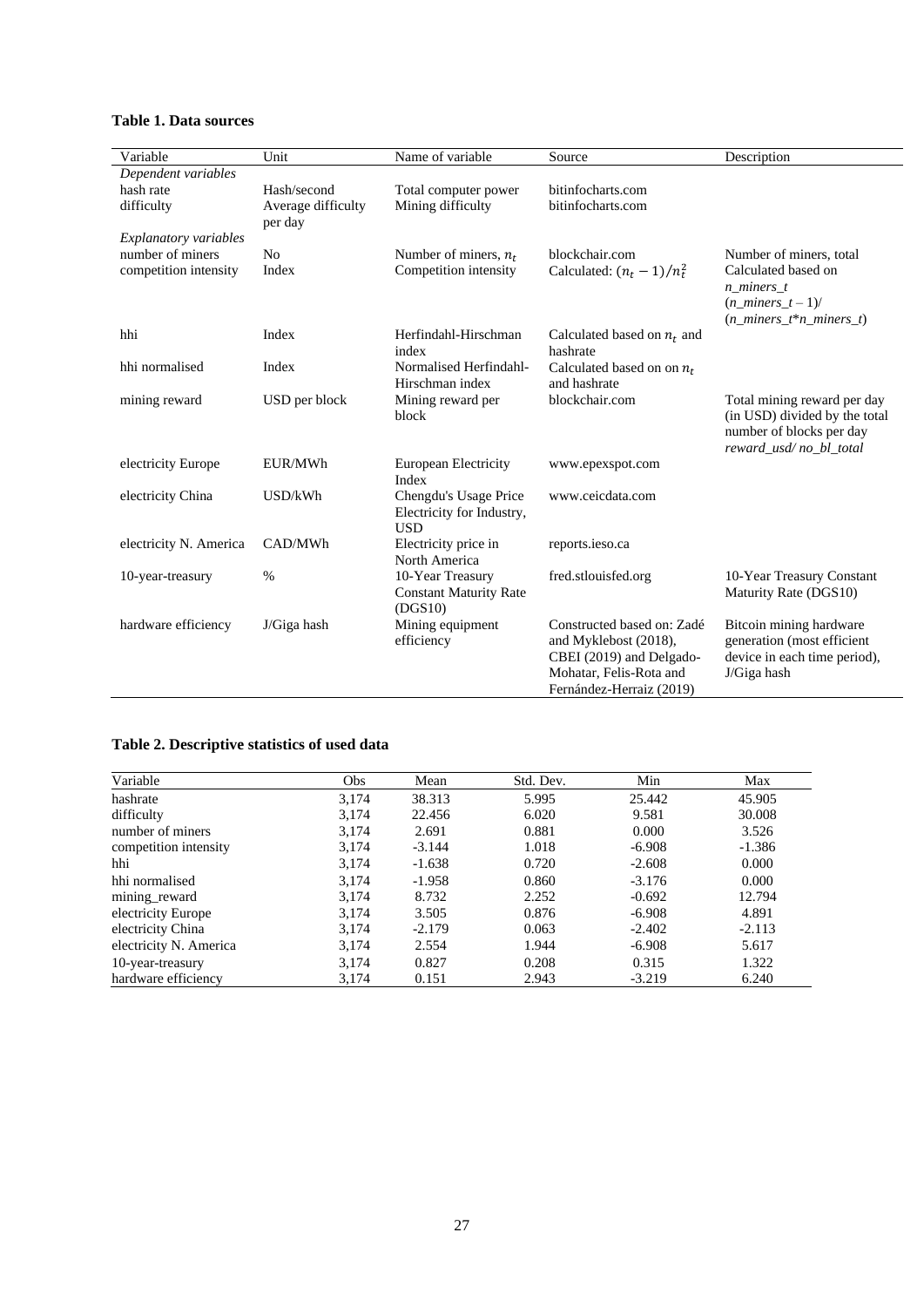#### <span id="page-27-0"></span>**Table 3. Specification of the estimated models**

|                              | <b>M1.1</b> | M1.2 | M2.1 | M2.2 | M3.1 | M3.2 |
|------------------------------|-------------|------|------|------|------|------|
| hashrate                     | X           |      | X    |      | X    |      |
| difficulty                   |             | X    |      | X    |      | X    |
| <b>Explanatory variables</b> |             |      |      |      |      |      |
| number of miners             | Χ           | X    | X    | X    | X    | X    |
| competition intensity        | X           | X    |      |      |      |      |
| hhi                          |             |      | X    | X    |      |      |
| hhi normalised               |             |      |      |      | X    | X    |
| mining reward                | X           | X    | X    | X    | X    | X    |
| electricity Europe           | X           | X    | X    | X    | X    | X    |
| electricity China            | X           | X    | X    | X    | X    | X    |
| electricity N. America       | X           | X    | X    | X    | X    | X    |
| 10-year-treasury             | X           | X    | X    | X    | X    | X    |
| hardware efficiency          | X           | X    | Χ    | X    | X    | X    |

#### <span id="page-27-1"></span>**Table 4. Estimation results: long-run impacts**

|                            | M1.1        | M <sub>1.2</sub> | M <sub>2.1</sub> | M <sub>2.2</sub> | M3.1        | M3.2        |
|----------------------------|-------------|------------------|------------------|------------------|-------------|-------------|
| number of miners           | $-0.154$    | $-0.108$         | $-2.911***$      | $-3.910***$      | $-2.415***$ | $-3.462***$ |
| competition intensity      | $-1.203***$ | $-1.197***$      |                  |                  |             |             |
| hhi                        |             |                  | $-3.707**$       | $-5.996***$      |             |             |
| hhi normalised             |             |                  |                  |                  | $-2.285**$  | $-4.376***$ |
| mining reward              | 1.398***    | $1.670***$       | $1.373***$       | 1.988***         | $1.379***$  | 1.988***    |
| electricity Europe         | $-0.234$    | 0.136            | $-0.338$         | 0.161            | $-0.337$    | 0.185       |
| electricity China          | 3.643       | 4.415            | $11.095**$       | 12.605**         | 13.874**    | 19.150***   |
| electricity N. America     | $-0.135*$   | $-0.060$         | $-0.218**$       | $-0.118$         | $-0.235**$  | $-0.145$    |
| 10-year-treasury           | $2.204**$   | $2.691***$       | $5.125***$       | 5.457***         | $5.763***$  | $7.081***$  |
| Hardware efficiency        | $-0.799***$ | $-0.588***$      | $-0.563$         | 0.138            | $-0.663*$   | 0.080       |
| Error correction term      |             |                  |                  |                  |             |             |
| hash rate $(-1)$           | $-0.009**$  |                  | $-0.007**$       |                  | $-0.007$ ** |             |
| difficulty $(-1)$          |             | $-0.003**$       |                  | $-0.002**$       |             | $-0.002$    |
| Speed-of-adjustment (days) | 111         | 333              | 147              | 407              | 151         | 453         |

Dependent variables are hash rate (M1.1, M2.1, M3.1) or difficulty (M1.2, M2.2, M3.2); Speed-of-adjustment is calculated based on error correction rate.

\*\*\*significant at 1% level, \*\*significant at 5% level, \*significant at 10% level. Empty cell indicates absence of a variable in the respective model.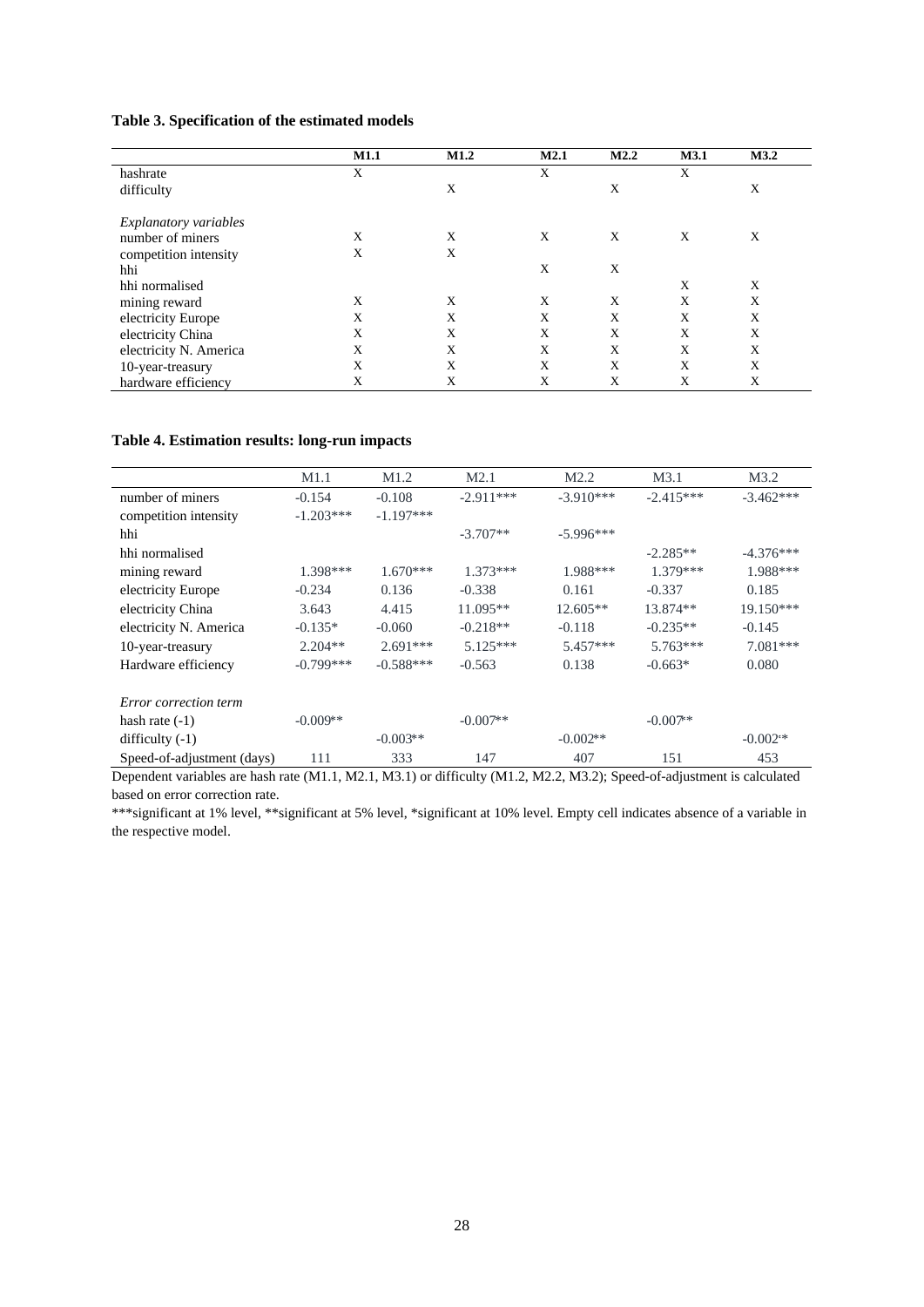<span id="page-28-0"></span>

| Table 5. Estimation results: short-run impacts |  |  |  |
|------------------------------------------------|--|--|--|
|------------------------------------------------|--|--|--|

|                                     | M1.1         | M1.2       | M2.1       | M2.2         | M3.1       | M3.2       |
|-------------------------------------|--------------|------------|------------|--------------|------------|------------|
| $\Delta$ hash rate (-1)             | $-0.440$ *** |            | $-0.428**$ |              | $-0.429**$ |            |
| $\Delta$ hash rate (-2)             | $-0.455***$  |            | $-0.443**$ |              | $-0.444**$ |            |
| $\Delta$ hash rate (-3)             | $-0.320$ *** |            | $-0.305**$ |              | $-0.306**$ |            |
| $\Delta$ hash rate (-4)             | $-0.221$ *** |            | $-0.206**$ |              | $-0.205**$ |            |
| $\Delta$ hash rate (-5)             | $-0.166$ *** |            | $-0.151**$ |              | $-0.150**$ |            |
| $\Delta$ hash rate (-6)             | $-0.104$ *** |            | $-0.091**$ |              | $-0.090**$ |            |
| $\Delta$ hash rate (-7)             | $-0.075***$  |            | $-0.064**$ |              | $-0.066**$ |            |
| $\Delta$ difficulty (-1)            |              | $0.200**$  |            | $0.212***$   |            | $0.213**$  |
| $\Delta$ difficulty (-2)            |              | $-0.142**$ |            | $-0.142$ *** |            | $-0.142**$ |
| $\Delta$ difficulty (-3)            |              | $-0.040*$  |            | $-0.036**$   |            | $-0.035$   |
| $\Delta$ difficulty (-4)            |              | $-0.073**$ |            | $-0.072$ *** |            | $-0.071**$ |
| $\Delta$ difficulty (-5)            |              | $-0.056**$ |            | $-0.055***$  |            | $-0.054**$ |
| $\Delta$ difficulty (-6)            |              | $-0.052**$ |            | $-0.049$ *** |            | $-0.049**$ |
| $\Delta$ difficulty (-7)            |              | $-0.059**$ |            | $-0.055***$  |            | $-0.054**$ |
| $\Delta$ number of miners           |              |            |            | $-0.002$     |            | $-0.003$   |
| $\Delta$ number of miners (-1)      |              |            |            | $0.075***$   |            | $0.074**$  |
| $\Delta$ number of miners (-2)      |              |            |            | $0.091***$   |            | $0.090**$  |
| $\Delta$ competition intensity      | 0.010        | $-0.001$   |            |              |            |            |
| $\Delta$ competition intensity (-1) | $0.066$ ***  | $0.032**$  |            |              |            |            |
| $\Delta$ competition intensity (-2) | $0.040$ ***  | $0.033**$  |            |              |            |            |
| $\Delta$ mining reward              | $-0.019$ *** | $-0.001$   | $-0.017*$  | 0.000        | $-0.017*$  | 0.000      |
| $\Delta$ mining reward (-1)         | $-0.020$ *** | $-0.003$   |            | $-0.002$     | $-0.016*$  | $-0.002$   |
| $\Delta$ mining reward (-2)         |              | 0.000      |            | 0.001        |            | 0.001      |
| $\Delta$ mining reward (-3)         |              | $-0.014**$ |            | $-0.014$ *** |            | $-0.014**$ |
| $\Delta$ mining reward (-4)         |              | $-0.015**$ |            | $-0.015***$  |            | $-0.015**$ |
| $\Delta$ electricity China          | $-1.246**$   |            | $-1.256*$  |              | $-1.243*$  |            |
| constant                            | $0.289***$   | 0.046      | $0.357**$  | $0.078***$   | $0.387**$  | $0.099**$  |

Dependent variables are hash rate (M1.1, M2.1, M3.1) or difficulty (M1.2, M2.2, M3.2);

\*\*\*significant at 1% level, \*\*significant at 5% level, \*significant at 10% level. Empty cell indicates either absence of a variable in the respective model or the coefficient or the variable is not selected in the estimation; Δ is difference.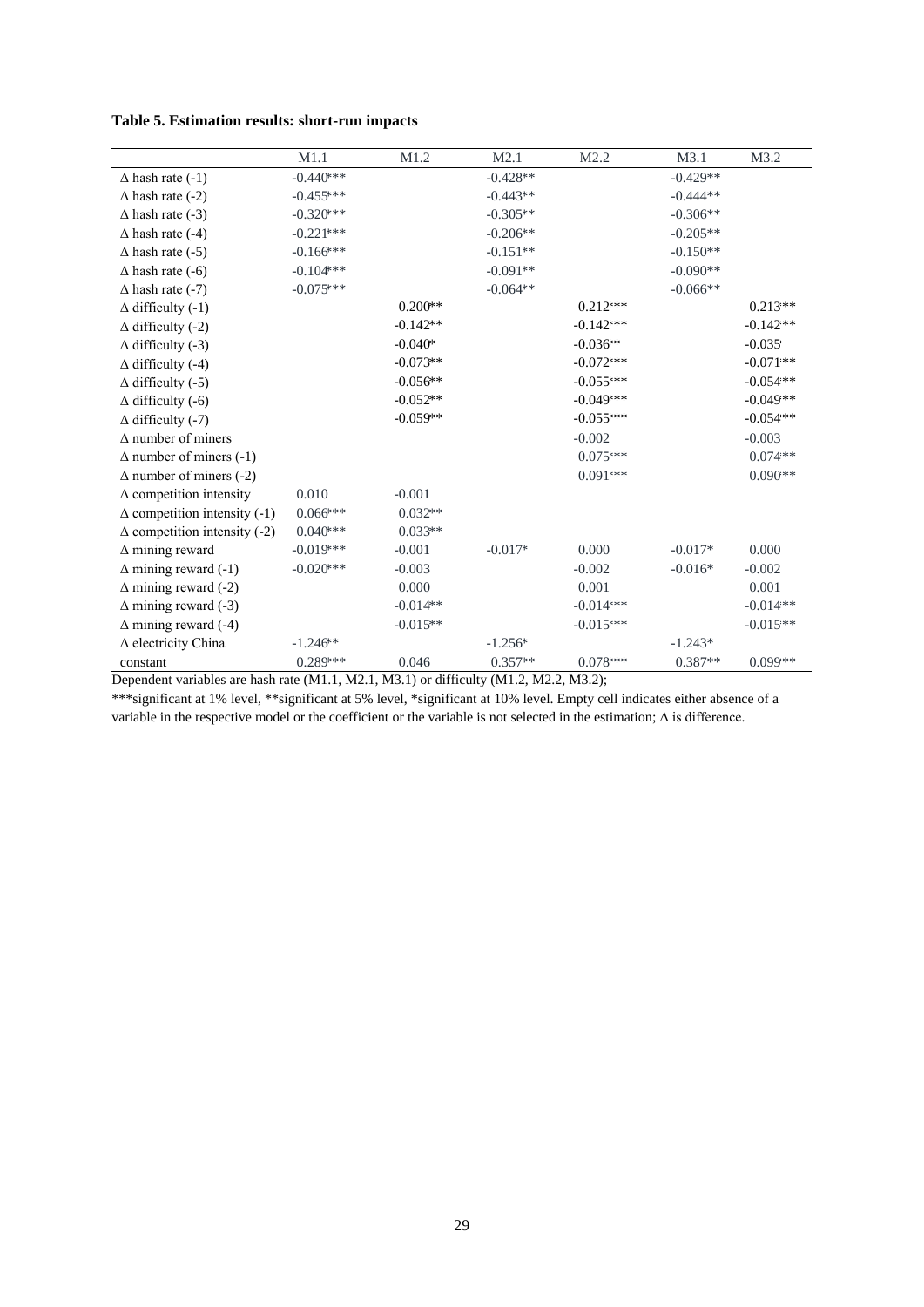

**Figure 1. Interdependency between Bitcoin price, mining costs and mining security** 

Source: Conceptual framework (section 2 and Appendix. A.1 Model of the Bitcoin mining).





Source: Based on data from blockchain.com/data/.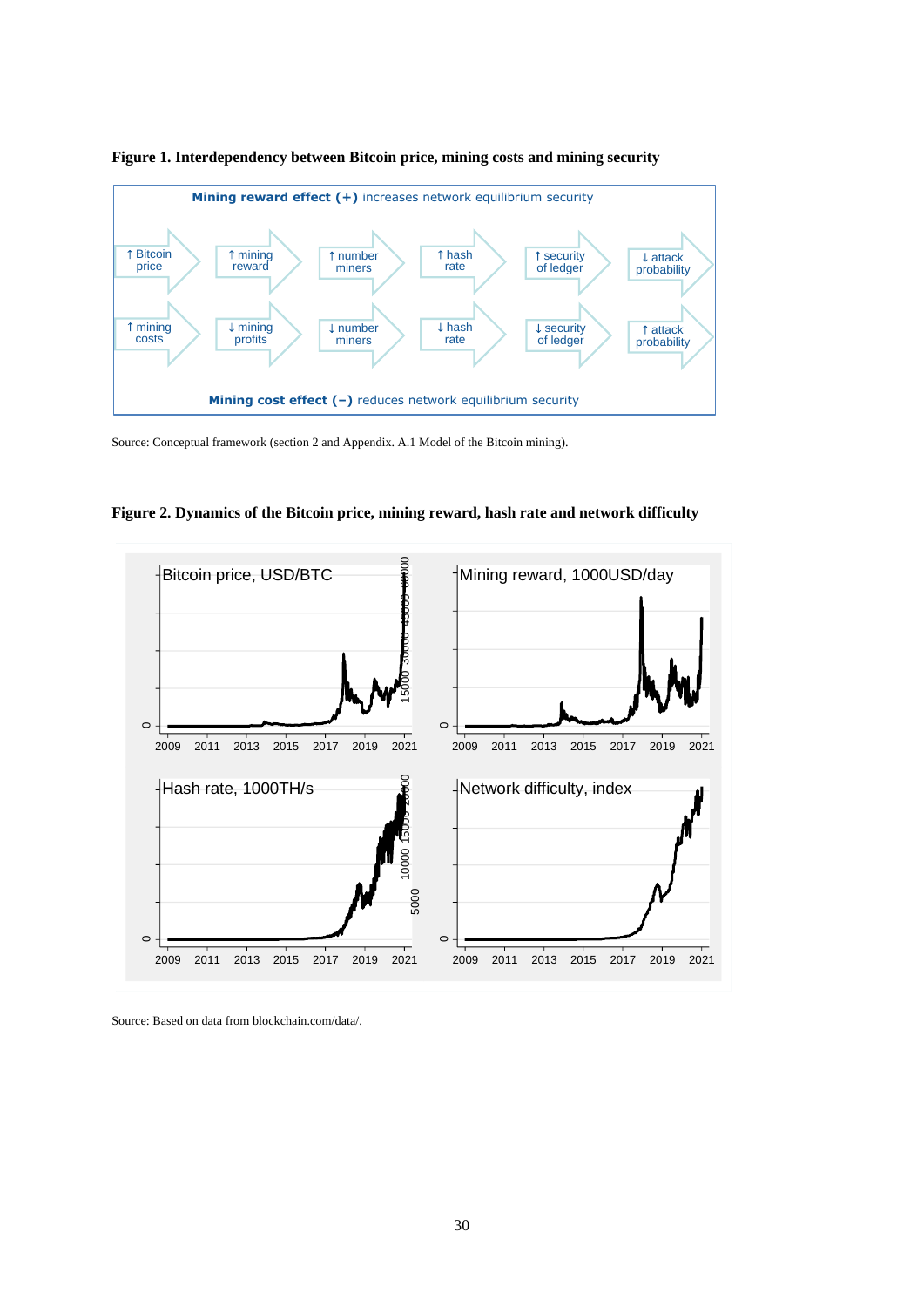#### **Appendix. A.1 Model of the Bitcoin mining**

In this Appendix we show a theoretical model to determine equilibrium relationships between Bitcoin blockchain security, market outcomes and resources devoted to the blockchain mining. Building on the mining models of Thum (2018), Budish (2018) and Schilling and Uhlig (2019), we model a rational miner *i* that decides on the quantity of computer power,  $m<sub>it</sub>$  (e.g. expressed by the number of computer operations), to devote for mining each Bitcoin block *t* (represented in block time measured in 10 minute interval which is the average time needed to mine a block in blockchain). The mining output is measured in capacity of blockchain security units. The probability of miner *i* winning the contest (i.e. the right to generate a new block and collect reward) depends on his/her computer power devoted for each block relative to the computer power of other miners. Previous studies assume that the probability of winning the contest and validating a block is independent of the miner size:  $m_{it}/(m_{it} + \sum_{j \neq i}^{n_t} m_{jt})$ , where  $n_t$  is the total number of miners and  $\sum_{j \neq i}^{n_t} m_{jt}$  is the total computer power of other miners devoted to the block *t* (e.g. Cocco and Marchesi 2016; Thum 2018; Schilling and Uhlig 2019). However, Parra-Moyano, Reich and Schmedders (2019) show that the probability of relatively bigger miners winning the mining contest is higher than that of relatively smaller miners because there is a "learning" effect when mining a particular block with larger mining computers learning faster than smaller mining computers. To account for the *learning by mining*, we assume the following transformation of the probability for a miner winning a block:  $e^{m_{it}^{\gamma}}(e^{m_{it}^{\gamma}+\sum_{j\neq i}^{n_{it}}e^{m_{jt}^{\gamma}})$ , where  $\gamma$  is a transformation parameter (with  $0<\gamma\leq 0$ ), which implies that the ratio of odds between big and small miners (mining computers) of winning a block increases with the miners' size, *mit*, while keeping the ratio of miner' size between miners fixed.

The purchase price of one unit of a computer equipment of a given efficiency,  $\varepsilon$ , is denoted by  $q_t$ . The successful miner receives reward  $p_tR_t$ , where  $R_t$  is Bitcoin quantity and  $p_t$  is Bitcoin price per one unit expressed in monetary values (e.g. US dollar). Miner *i* chooses computer power,  $m_{ii}$ , for a given computer efficiency,  $\varepsilon$ , so that to maximize the present discounted value of the flow of profits over the infinite time horizon:

(5) 
$$
\pi_i = \sum_t \left( \frac{1}{1+\rho} \right)^t \left( \frac{e^{m_{lt}^Y}}{e^{m_{lt}^Y} + \sum_{j \neq t}^{n_t} e^{m_{jt}^Y}} E(p_t) R_t - c_t m_{it} - q_t I_{it} \right) - F
$$

Subject to  $m_{it+1}$  units of computer power:

(6) 
$$
m_{it+1} = (1 - \delta)m_{it} + I_{it}
$$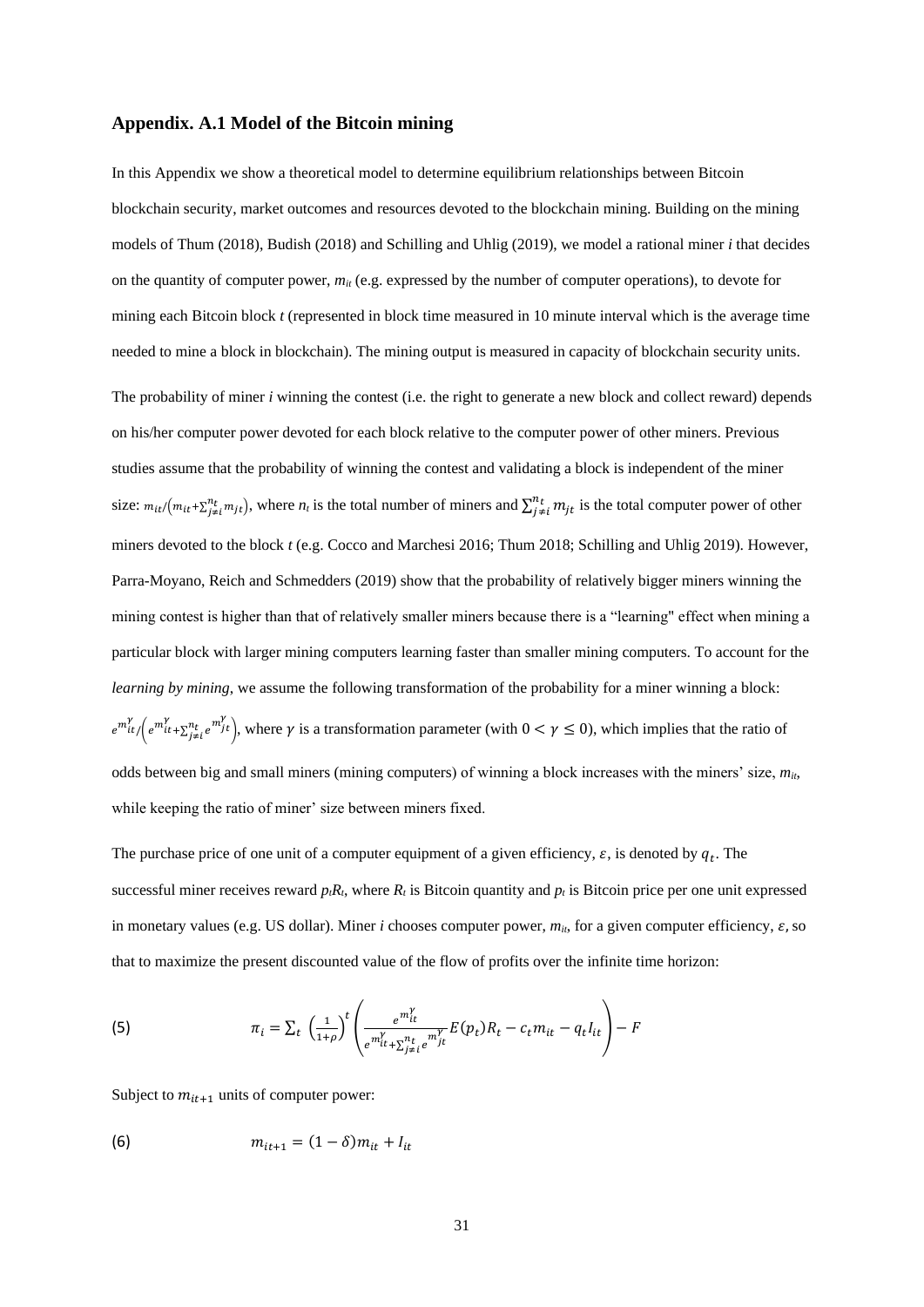where  $c_t$  is variable costs per computer operation (e.g. energy cost),  $E(p_t)$  is the expected Bitcoin price,  $\delta$  is depreciation rate,  $I_{it}$  is investment in computer equipment, *F* are one-time fixed costs (e.g. building), and  $\rho$  is a discount rate for time preference. Deviations from the expected price are random shocks, *ν*, with an expected value of zero:  $E(p_t) = p_t^*$ , where  $p_t = p_t^* + v$ . We assume a rational price expectation framework of Muth (1961) in which miners base their Bitcoin price formation on all the available information at the time when making their decisions on the investment in *mi*. Miners are identical, risk-neutral, non-cooperative and profit-driven agents that invest according to the anticipated real value of block rewards.

Maximizing miner *i*'s profits for the given computer power of all other miners yields the following optimal conditions:

<span id="page-31-0"></span>(7) 
$$
-q_t + \frac{1}{1+\rho} \lambda_{t+1} = 0
$$

(8) 
$$
\frac{\gamma m_{it}^{\gamma-1} e^{m_{it}^{\gamma}} \Sigma_{j \neq i}^{n_t} e^{m_{jt}^{\gamma}}}{\left(e^{m_{it}^{\gamma}} + \Sigma_{j \neq i}^{n_t} e^{m_{jt}^{\gamma}}\right)^2} E(p_t) R_t - c_t + \frac{1}{1+\rho} (1-\delta) \lambda_{t+1} = \lambda_t
$$

<span id="page-31-1"></span>(9) 
$$
m_{it+1} = (1 - \delta)m_{it} + I_{it}
$$

where  $\lambda_t$  is a shadow price for a unit computer power.

Assuming a steady state equilibrium with  $m_{it} = m_{it}$ ,  $R_t = R_l$ ,  $E(p_t) = E(p_l)$ ,  $q_t = q_l$ , and  $n_t = n_l$  for  $t \neq l$ and a symmetric equilibrium with  $m_{ii} = m_{ji}$ , the equilibrium computer power per miner can be derived from equations [\(7\)](#page-31-0) to [\(9\)](#page-31-1) as follows:

<span id="page-31-2"></span>(10) 
$$
m_t = \left[\frac{\gamma(n_t-1)}{n_t^2} \frac{E(p_t)R_t}{c_t + (\rho + \delta)q_t}\right]^{\frac{1}{1-\gamma}}
$$

Rewriting equation [\(10\)](#page-31-2) in terms of the total computer power devoted to mining,  $n_t m_t^*$ , yields the mining equilibrium:

<span id="page-31-3"></span>(11) 
$$
n_t m_t = \left(\frac{1}{n_t}\right)^{\frac{1+\gamma}{1-\gamma}} \left[\gamma(n_t-1) \frac{E(p_t)R_t}{c_t + (\rho + \delta)q_t}\right]^{\frac{1}{1-\gamma}}
$$

Equatio[n \(11\)](#page-31-3) implies that the total computer power increases in the relative gain from mining,  $E(p_t)R_t/(c_t+(\rho+\delta)q)$ . The mining equilibrium implies that the computer power devoted to mining fluctuates with the Bitcoin price. This model feature reflects the intuition that, ceteris paribus, higher nominal reward or higher Bitcoin price induces miners to invest in more computing resources. The opposite is true when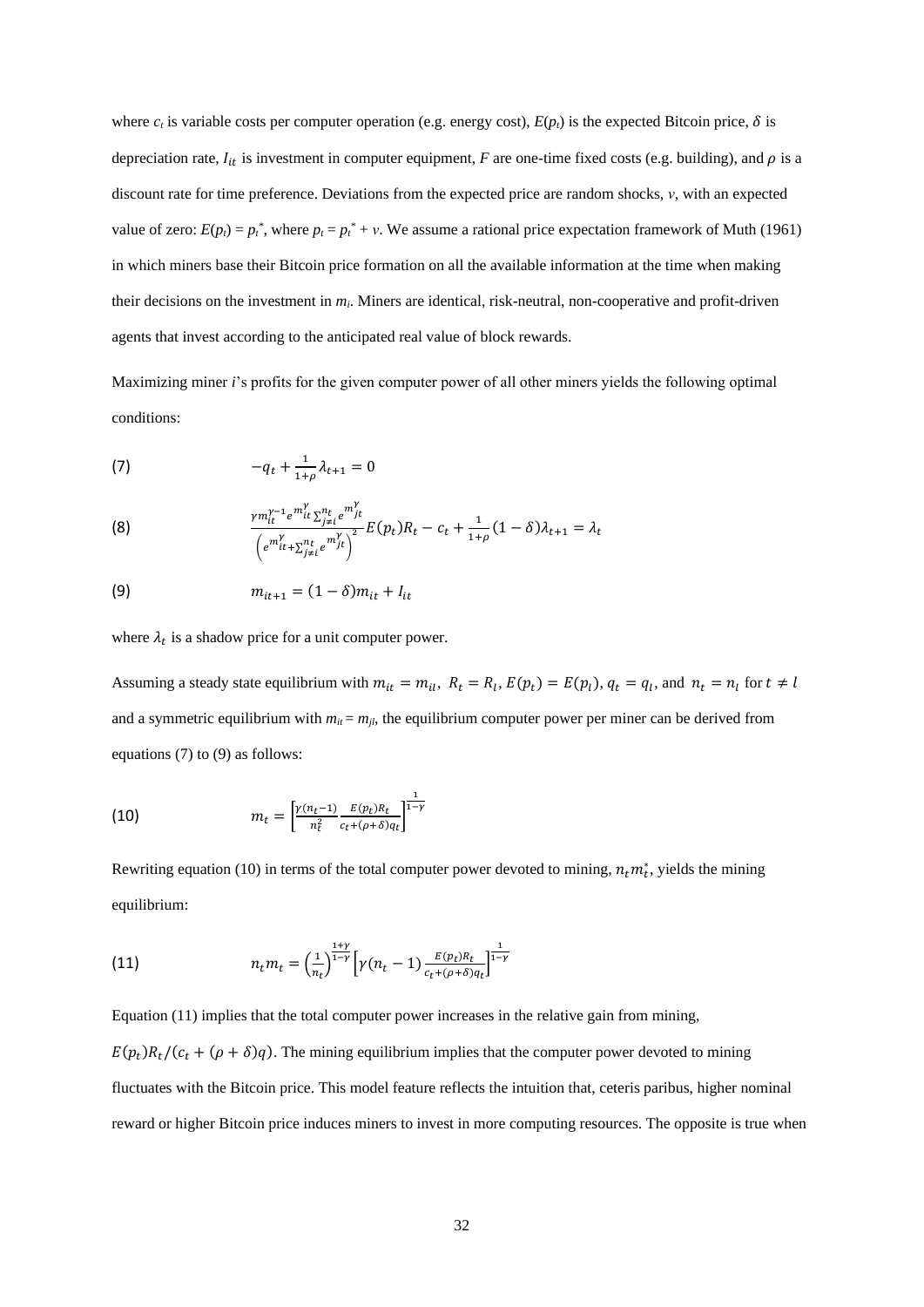agents anticipate the value of Bitcoins to be low, miners have little incentive to invest in computational resources, and the security of the network is low.

Second, the mining equilibrium [\(11\)](#page-31-3) implies that the total computer power increases at a decreasing rate in the level (intensity) of competition,  $(n_t - 1)/n_t^2$ .

Third, equation [\(11\)](#page-31-3) implies that miners have incentives to revert to the equilibrium level of computer power as a response to Bitcoin price changes because otherwise miners would experience losses.

We follow Abadi and Brunnermeier (2018) and assume a free entry equilibrium where miners enter until profits are driven to zero. In the blockchain system, miners don't compete in prices but in capacity, similar to Cournottype firms. An increase in the processing power of competing miners results in the expansion of the total computing capacity. In the presence of network externalities, free entry of miners serves to pin down the strength of the security.

Using equations [\(9\)](#page-31-1) and [\(10\),](#page-31-2) it is possible to derive the equilibrium number of miners, *nt*, depending on mining returns, variable costs, fixed costs and the level (intensity) of competition,  $(n_t - 1)/n_t^2$ :

(12) 
$$
n_t = E(p_t)R_t / \left(\rho F + (c_t + \delta q_t) \left[ \frac{\gamma (n_t - 1)}{n_t^2} \frac{E(p)R}{c_t + (\rho + \delta)q_t} \right]^{\frac{1}{1 - \gamma}} \right)
$$

Fixed costs are related to credit constraint and rigidities to increase capacity related to financing the entry costs into the mining.

Equation[s \(7\)](#page-31-0) to [\(11\)](#page-31-3) define the equilibrium behavior of honest miners by pinning down how much computer power they would allocate for mining for a given value of reward and competition from other miners. The total computer power devoted to the blockchain mining,  $n_t m_t$ , determines the security of blockchain. As discussed above, the more challenging is the computational mining puzzle to solve, the safer and more stable is the institutional governance technology because it becomes more costly for a potentially dishonest miner to conduct an attack. Such an attack may adversely affect the perception of Bitcoin by its users reducing their trust and hence valuation of the cryptocurrency. If the reduction of the trust is large, it may cause a collapse in the economic value (price) of Bitcoin. As equation [\(11\)](#page-31-3) implies, the amount of computer power for mining and hence the hash rate of the network would reduce, which might eventually lead to a collapse of Bitcoin blockchain. Thus, the security of Bitcoin blockchain is dependent on the size of mining reward received by miners which also determines the total computer power determined in equation [\(11\).](#page-31-3)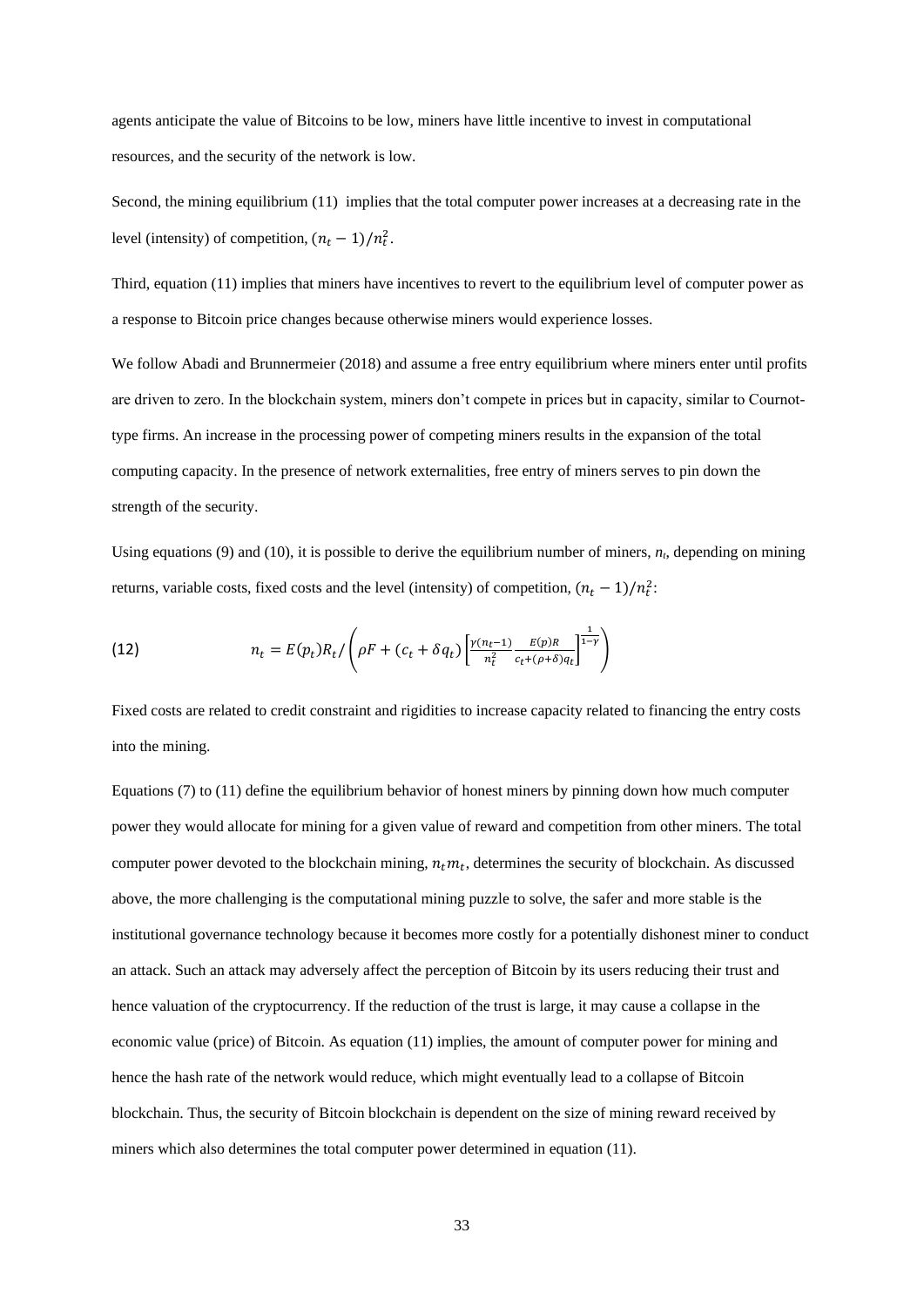#### **A.2.1 Blockchain security and attacks**

The probability of a (successful) attack on blockchain is reflected in the underlying ledger's security, it is inversely related the blockchain's security budget. This probability is driven by the balance of computing power between an attacker and honest miners. As noted by BitcoinWiki (2019), "*Bitcoin's security model relies on no single coalition of miners controlling more than half the mining power*".<sup>17</sup> A miner who controls more than 50% of the total mining network computer power could exercise attack on blockchain that involves the addition of blocks that are somehow invalid or reverse previous accepted transactions ("majority attack"). Either the blocks contain outright fraudulent transactions, or they are added somewhere other than the end of the longest valid chain. A successful majority attacker could prevent (for the time that the attacker controls mining) confirmation of new transactions (e.g. by producing empty blocks) and reverse own transactions which potentially allows double-spending thus affecting all transactions that share the history with reversed transactions (BitcoinWiki 2019).

In our model, to control a majority power, equation [\(11\)](#page-31-3) implies that an attacker must control more than 50% of the total mining network computer power,  $An_t m_t$ , where  $A > 1$ . If we assume that the attack takes the duration equal to *s* block time, then the attacker's costs<sup>18</sup> are  $sA(cn_t m_t + q_t n_t I_t) - (1 - \theta)qn_t m_t$  and the mining reward during the attack is  $sp_tR_t$ , where  $\theta$  ( $0 \le \theta \le 1$ ) represents the proportion of the mining technology,  $m_t$ , that can be recovered (reused, resoled, repurposed) after the attack.<sup>19</sup> The first term of the attacker's costs,  $sA(c_t n_t m_t + q n_t I_t)$ , includes energy and investment costs, while the second term,  $(1 - \theta) q n_t m_t$ , represents the loss related to the part of mining technology that cannot be recovered after the attack.

To des-incentivize and deter attacks on blockchain, the cost of an attack must be greater than the potential gain from an attack. Using the optimal condition [\(9\),](#page-31-1) this implies the following incentive compatibility condition for blockchain against attacks:

<span id="page-33-0"></span>(13) 
$$
sAnn^{*}[(c_{t} + q_{t}\delta) - (1 - \theta)q_{t}] \geq (1 - \Delta)sE(p_{t})R_{t} + V_{A}(\Delta)
$$

<sup>&</sup>lt;sup>17</sup> Although Bitcoin has not suffered from a majority attack, a number of Altcoins were subject to successful attacks in the past. For example, this was the case of the Bitcoin hard fork (Bitcoin Gold) in May 2018 (stealing \$18 million worth of Bitcoin and other cryptos ), Ethereum Classic (ETC) in January 2019 (double spending to over 200,000 ETC worth around \$1.1 million), and Verge (XVG) was attacked several times in 2018 (with the biggest attack extracting about 35 million of XVG) (ViewNodes 2019).

<sup>&</sup>lt;sup>18</sup> According to Crypto51 (2020), the theoretical cost of a 51% attack on Bitcoin is \$ 413,908 per one hour.

<sup>&</sup>lt;sup>19</sup> Note that if Bitcoin does not collapse after the attack, the mining equipment can be reused in continuing mining Bitcoin.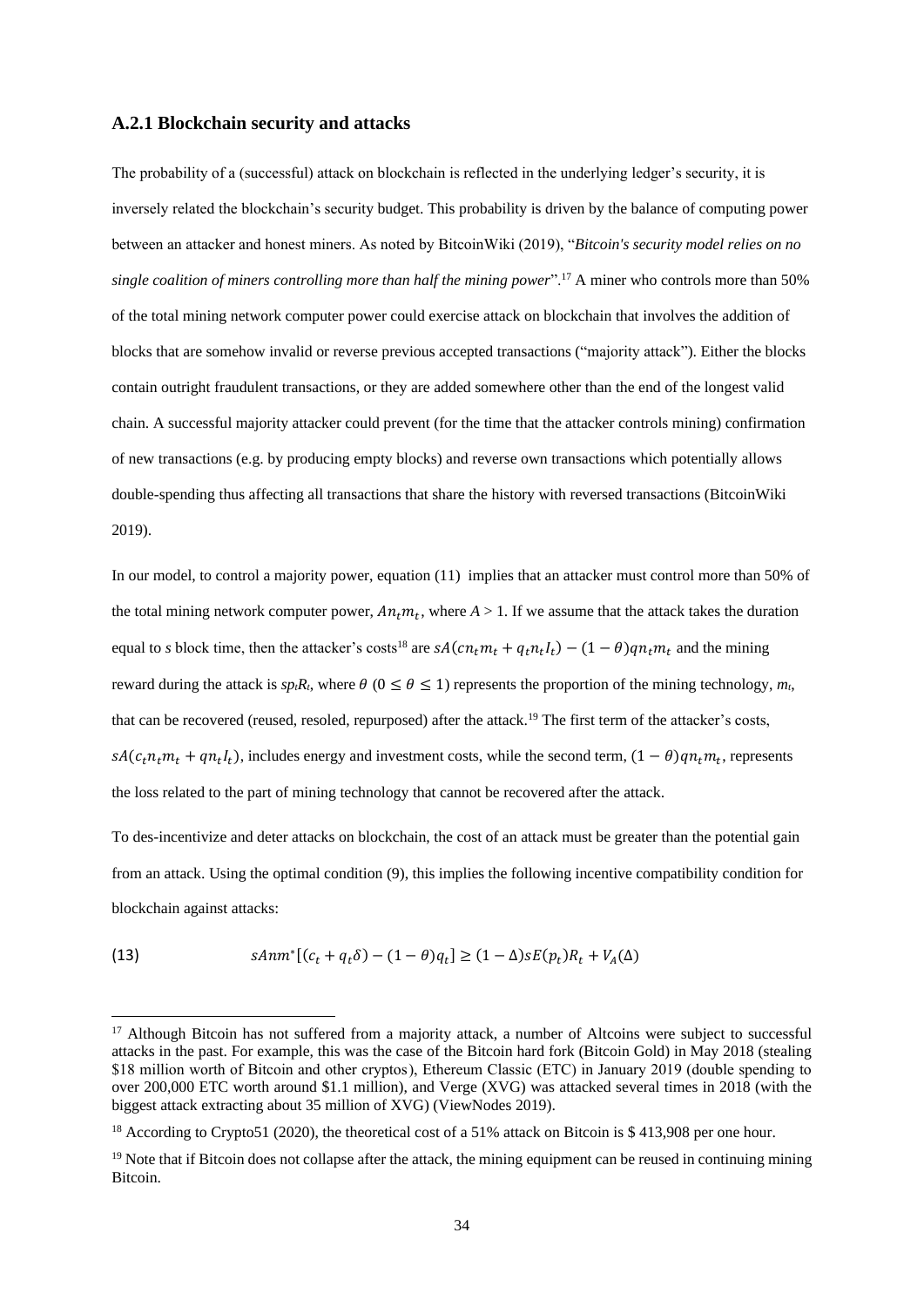where  $\Delta$  ( $0 \leq \Delta \leq 1$ ) is the proportional decrease in the price of Bitcoin after the attack and *V<sub>A</sub>* is the expected payoff of the attack which is dependent on  $\Delta$  and is equal to the sum of gains,  $V_t(\Delta)$ , obtained over the duration of attack *s* with  $V_A(\Delta) = \sum_s V_t(\Delta)$ .<sup>20</sup> The payoff from the attack,  $V_A$ , can represent the gain from a Bitcoin double-spending or other type of gains (e.g. gain from a short sale of Bitcoin, gain in Bitcoin future markets from price fluctuation caused by the attack).

Using equation [\(10\),](#page-31-2) the incentive compatibility condition [\(13\)](#page-33-0) can be rewritten as:

<span id="page-34-0"></span>(14) 
$$
\left\{ [E(p_t)R_t]^{\frac{\gamma}{1-\gamma}} - \frac{(1-\Delta)}{\beta} \right\} sE(p_t)R_t \geq \frac{V_A(\Delta)}{\beta}
$$

where  $\beta = An_t[(c_t + q\delta) - (1-\theta)q] \frac{\gamma(n_t-1)}{n^2}$  $\frac{n_t-1}{n_t^2} \frac{1}{c_t+(\rho+\delta)q_t}$  $\frac{1}{1-\gamma}$ 

Consider an attack where the only gain,  $V_A$ , is double spending. The attacker acquires  $X$  amount of Bitcoins which (s)he double spends during the attack by exchanging them for the standard fiat currency. This implies that the gain from attack is  $V_A(\Delta) = E(p_t)X - \Delta E(p_t)X$ . After the attack, the attacker keeps the value of (double spent) *X* Bitcoins in the standard fiat currency,  $E(p_t)X$ , but loses partially or fully (value of) Bitcoins acquired for the attack,  $\Delta E(p_t)X$ . If  $\Delta$  is sufficiently small (i.e. Bitcoin does not collapse after the attack), then the system is vulnerable to the double-spending attack. However, if  $\Delta = 1$  there is no gain from double-spending attack because the double spending attacker loses exactly as much value as (s)he gains from double spending. That is,  $V_A(\Delta) = 0$  and equation [\(14\)](#page-34-0) collapses to  $[(\gamma(n_t - 1)/n_t^2)(E(p_t)R_t/c_t + (\rho + \delta)q_t)]^{1/(1-\gamma)} = m_t \ge 0$ . If  $\Delta$  is sufficiently large, then the attack can sabotage the blockchain and lead to its complete collapse if  $\Delta = 1$ . In this case, the motivation of the attacker may be other than the gain (profit) from double spending (e.g. adversary power interested to damage the Bitcoin which could include a competing centralized intermediary, a competing cryptocurrency, or other entity) (Budish 2018).

In line with Abadi and Brunnermeier (2018); Budish (2018), equation [\(14\)](#page-34-0) implies that the equilibrium block reward to miners must be sufficiently large relative to the one-off gain from the attack. Given that the gain from the attack,  $V_A(\Delta)$ , is unknown (e.g. in the case of the double spending attack, *X* an thus  $V_A(\Delta) = E(p_t)X$  $\Delta E(p_t)X$  could be large for  $\Delta$ < 1) and its value might be substantial, the equilibrium mining power needs to be larger than the one implied by equatio[n \(11\)](#page-31-3) in order to deter an attack. This is induced by the fact that the

 $20$  Note that in the steady state situation assumed in the incentive compatibility condition [\(13\),](#page-33-0) implies that the discount rate  $\rho$  cancels out with  $V_t(\Delta) = V_l(\Delta)$  for  $t \neq l$ .